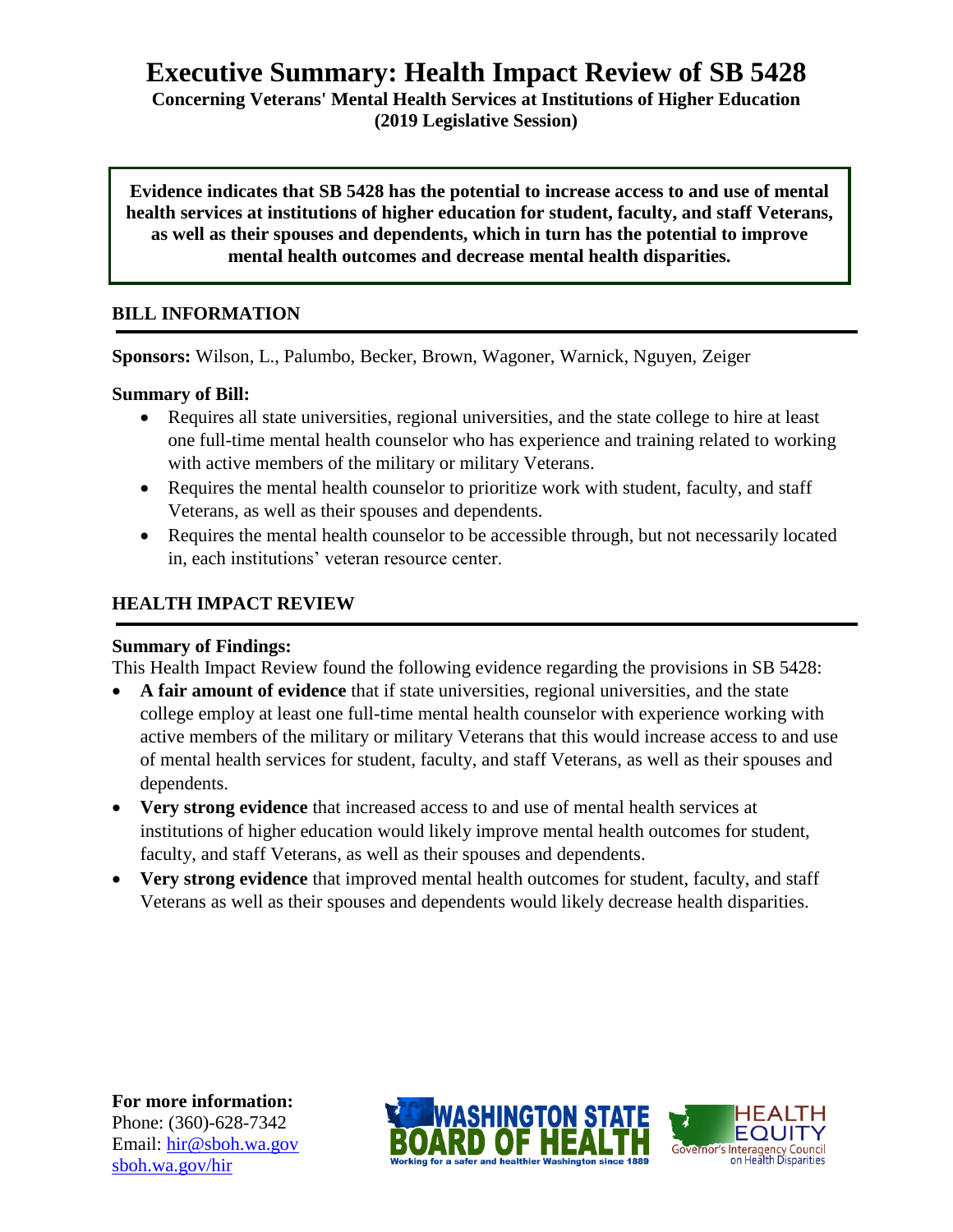## **Health Impact Review of SB 5428**

**Concerning Veterans' mental health services at institutions of higher education (2019 Legislative Session)**

January 29, 2019

**Staff contact:** Lindsay Herendeen Phone: (360) 628-6823 Email: [lindsay.herendeen@sboh.wa.gov](mailto:lindsay.herendeen@sboh.wa.gov)

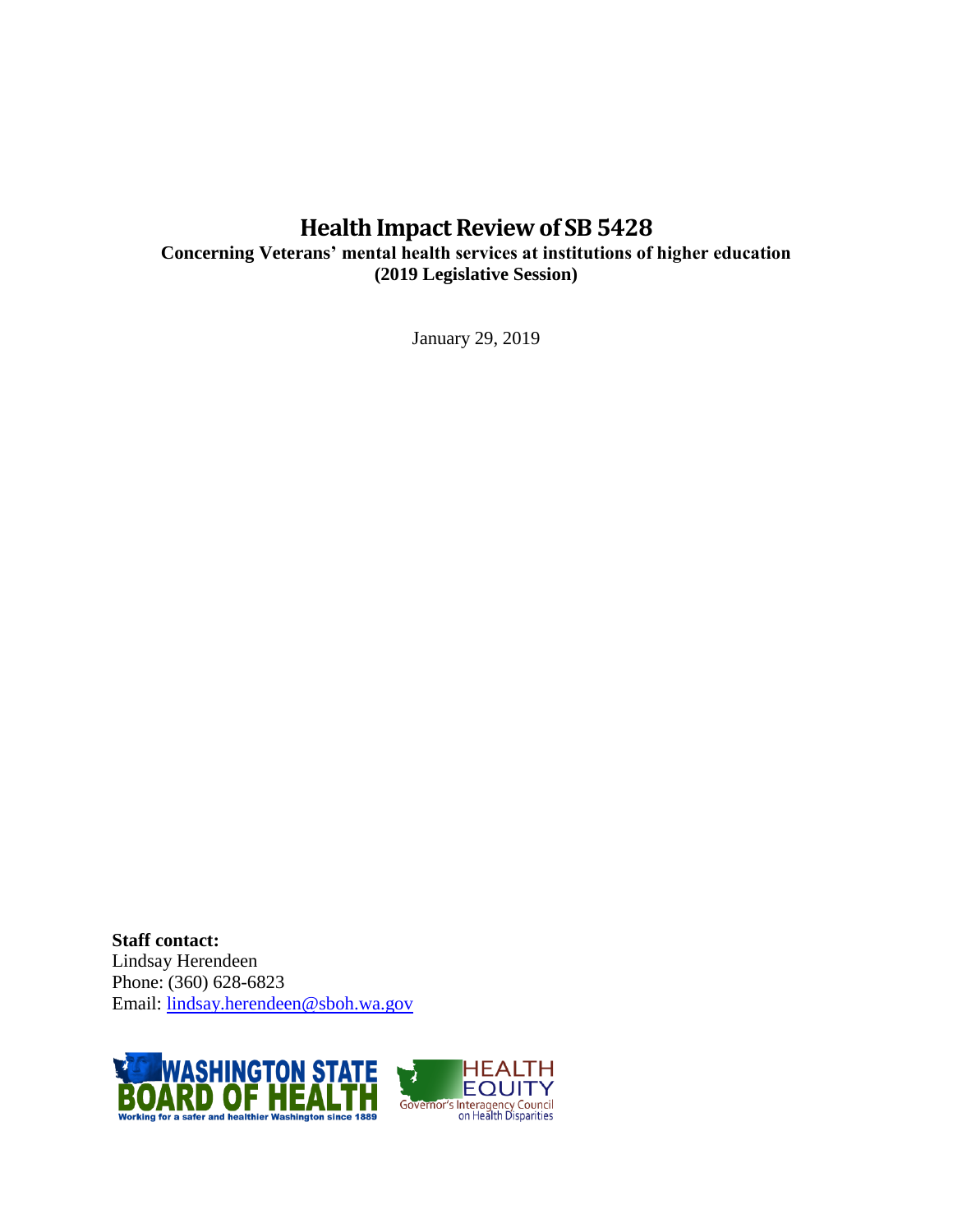## **Acknowledgements**

We would like to thank the key informants who provided consultation and technical support during this Health Impact Review.

## **Contents**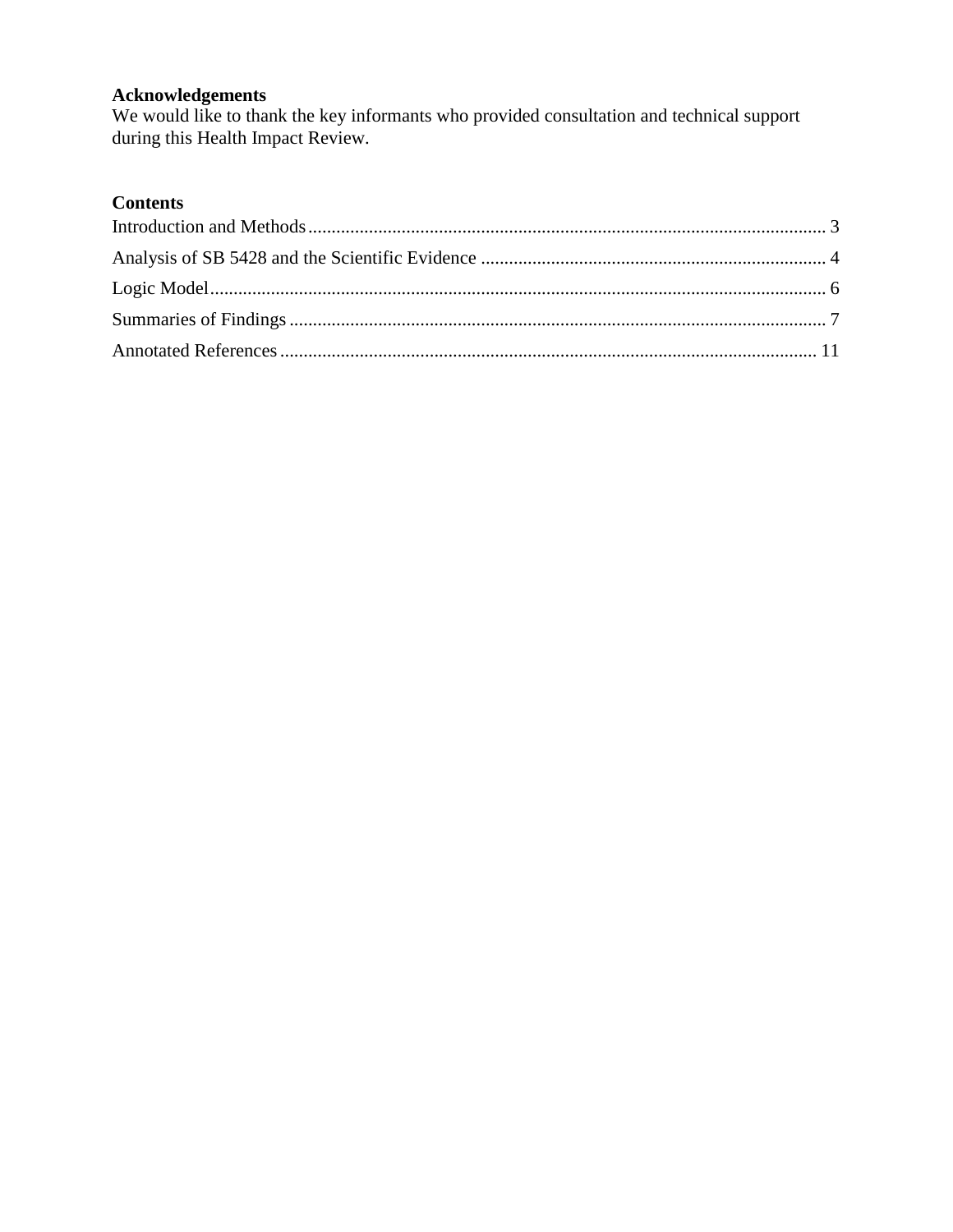## **Introduction and Methods**

<span id="page-3-0"></span>A Health Impact Review is an analysis of how a proposed legislative or budgetary change will likely impact health and health disparities in Washington State [\(RCW 43.20.285\)](http://apps.leg.wa.gov/rcw/default.aspx?cite=43.20.285). For the purpose of this review 'health disparities' have been defined as the differences in disease, death, and other adverse health conditions that exist between populations [\(RCW 43.20.270\)](http://apps.leg.wa.gov/rcw/default.aspx?cite=43.20.270). This document provides summaries of the evidence analyzed by State Board of Health staff during the Health Impact Review of Senate Bill 5428 [\(SB 5428\)](https://app.leg.wa.gov/billsummary?BillNumber=5428&Initiative=false&Year=2019).

Staff analyzed the content of SB 5428 and created a logic model depicting possible pathways leading from the provisions of the bill to health outcomes. We consulted with experts and contacted key informants about the provisions and potential impacts of the bill. We conducted an objective review of published literature for each pathway using databases including PubMed, Google Scholar, and University of Washington Libraries. More information about key informants and detailed methods are available upon request.

The following pages provide a detailed analysis of the bill including the logic model, summaries of evidence, and annotated references. The logic model is presented both in text and through a flowchart (Figure 1). The logic model includes information on the strength-of-evidence for each relationship. The strength-of-evidence has been defined using the following criteria:

- Not well researched: the review of literature yielded few if any studies or only yielded studies that were poorly designed or executed or had high risk of bias.
- **A fair amount of evidence:** the review of literature yielded several studies supporting the association, but a large body of evidence was not established; or the review yielded a large body of evidence but findings were inconsistent with only a slightly larger percentage of the studies supporting the association; or the research did not incorporate the most robust study designs or execution or had a higher than average risk of bias.
- **Strong evidence:** the review of literature yielded a large body of evidence on the relationship (a vast majority of which supported the association) but the body of evidence did contain some contradictory findings or studies that did not incorporate the most robust study designs or execution or had a higher than average risk of bias; or there were too few studies to reach the rigor of "very strong evidence;" or some combination of these.
- Very strong evidence: the review of literature yielded a very large body of robust evidence supporting the association with few if any contradictory findings. The evidence indicates that the scientific community largely accepts the existence of the association.

This review was subject to time constraints, which influenced the scope of work for this review. The annotated references are only a representation of the evidence and provide examples of current research. In some cases only a few review articles or meta-analyses are referenced. One article may cite or provide analysis of dozens of other articles. Therefore the number of references included in the bibliography does not necessarily reflect the strength-of-evidence. In addition, some articles provide evidence for more than one research question, so are referenced multiple times.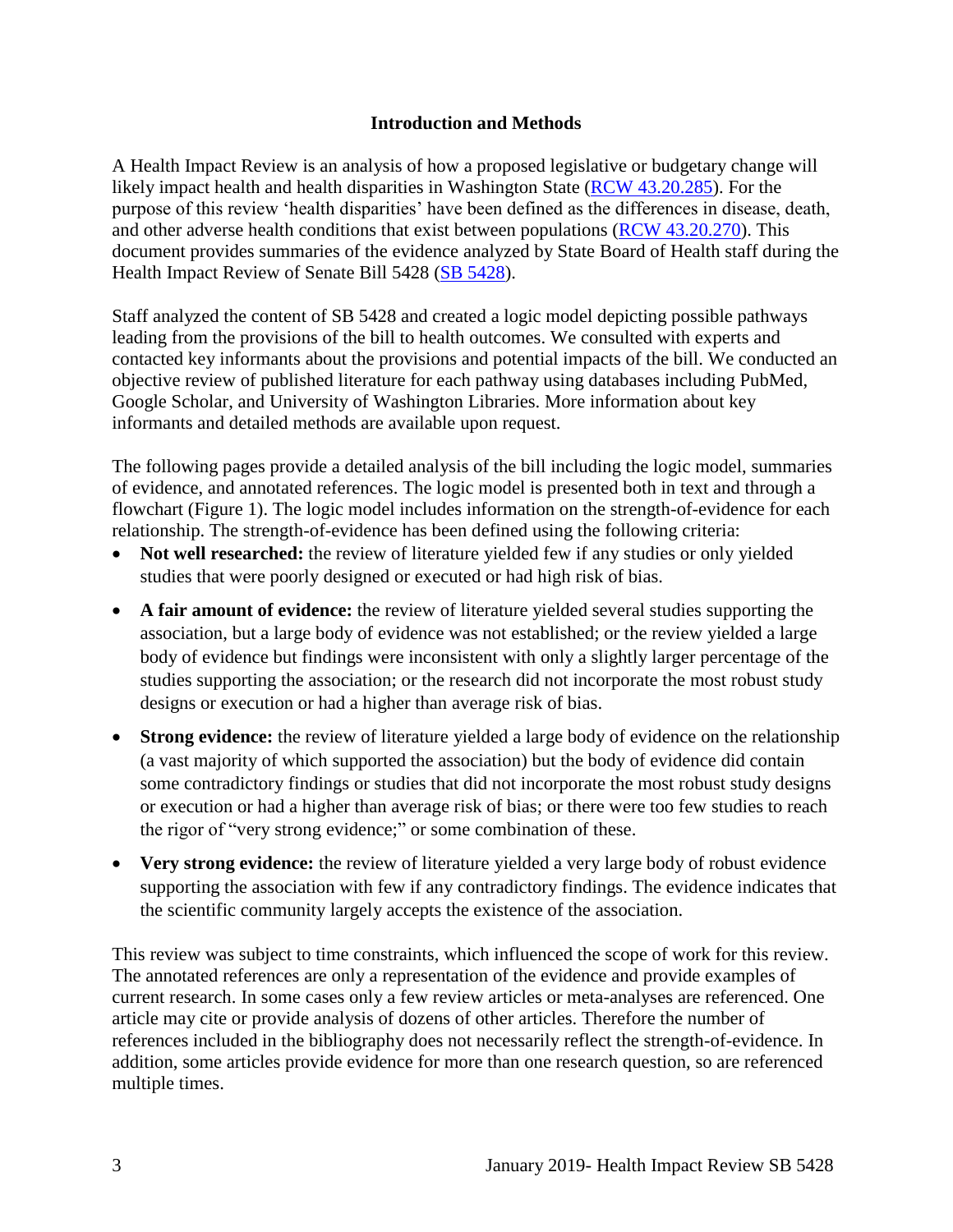## **Analysis of SB 5428 and the Scientific Evidence**

### <span id="page-4-0"></span>**Summary of SB 5428**

- Requires all state universities, regional universities, and the state college to hire at least one full-time mental health counselor who has experience and training related to working with active members of the military or military Veterans.
- Requires the mental health counselor to prioritize work with student, faculty, and staff Veterans, as well as their spouses and dependents.
- Requires the mental health counselor to be accessible through, but not necessarily located in, each institutions' veteran resource center.

### **Health impact of SB 5428**

Evidence indicates that SB 5428 has the potential to increase access to and use of mental health services at institutions of higher education for student, faculty, and staff Veterans, as well as their spouses and dependents, which in turn has the potential to improve mental health outcomes and decrease mental health disparities.

### **Pathway to health impacts**

The potential pathways leading from the provisions of SB 5428 to decreased health disparities are depicted in Figure 1. There is a fair amount of evidence that if state universities, regional universities, and the state college employ at least one full-time mental health counselor with experience working with active members of the military or military Veterans that this would increase access to and use of mental health services for student, faculty, and staff Veterans, as well as their spouses and dependents.<sup>1-8</sup> There is very strong evidence that increased access to and use of mental health services at institutions of higher education would likely improve mental health outcomes for student, faculty, and staff Veterans, as well as their spouses and dependents.<sup>[9,](#page-15-0)[10](#page-15-1)</sup> Further, there is very strong evidence that improved mental health outcomes for student, faculty, and staff Veterans as well as their spouses and dependents would likely decrease mental health disparities among these populations. $2,4,7,11-20$  $2,4,7,11-20$  $2,4,7,11-20$  $2,4,7,11-20$ 

Due to time limitations we only researched the most direct connections between provisions of the bill and decreased health disparities and did not explore the evidence for all possible pathways. For example, potential pathways that were not researched include:

 Evidence for how access to mental health services for student Veterans impacts academic performance and adjustment to campus life.<sup>[3,](#page-11-1)[18](#page-19-0)</sup>

#### **Magnitude of impact**

Nationally, approximately 1 million current or former service members use Veterans Affairs educational benefits each year, and this number has been increasing over time.<sup>3</sup> A 2018 report by Disabled American Veterans (DAV) states that 51% of Veterans go on to higher education.<sup>11</sup> DAV also found that a higher percentage of female Veterans were enrolled in college compared to female non-Veterans across all age ranges (for example, 33.7% of female Veterans aged 18-34 were enrolled in college compared to  $27\%$  of non-Veterans).<sup>11</sup>

Six institutions of higher education in Washington State would be impacted by this legislation, including University of Washington, Washington State University, Eastern Washington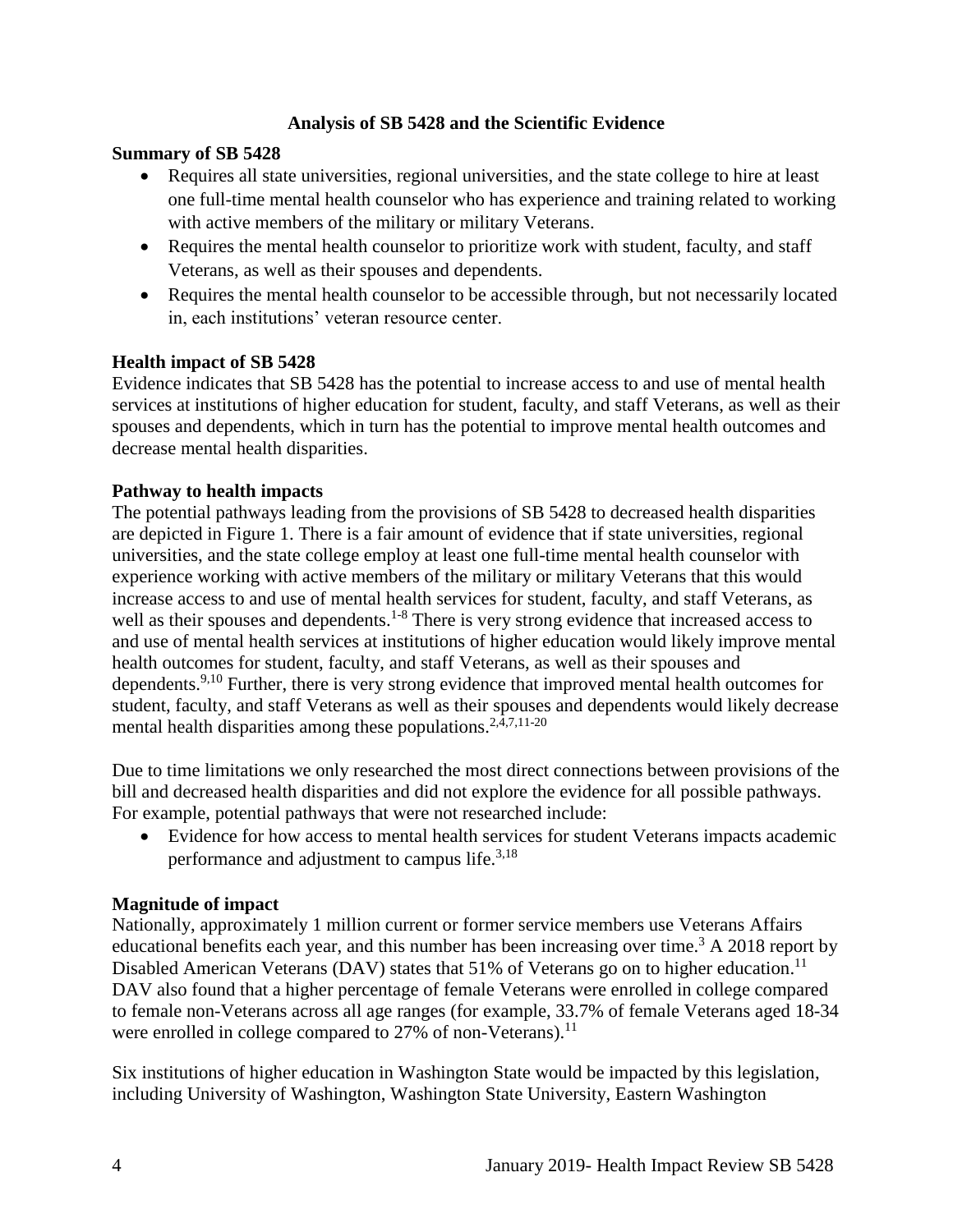University, Western Washington University, Central Washington University, and The Evergreen State College. Each of these institutions has an established Veteran resource center. There are approximately 3,246 to 3,887 student Veterans in total across these schools (personal communication, February 2017). Since faculty and staff are not required to disclose their Veteran status, it is unclear how many faculty and staff Veterans would be directly impacted.

There are an additional 3,054 to 3,270 students who have self-reported as a dependent of a Veteran across these six institutions of higher education. However, these students may or may not be the dependent of a student, faculty, or staff Veteran at one of these schools. In addition, since the number of dependents reported is based on individuals accessing services at the Veteran resource centers, these numbers likely underestimate the actual number of spouses and dependents that would be impacted by this bill.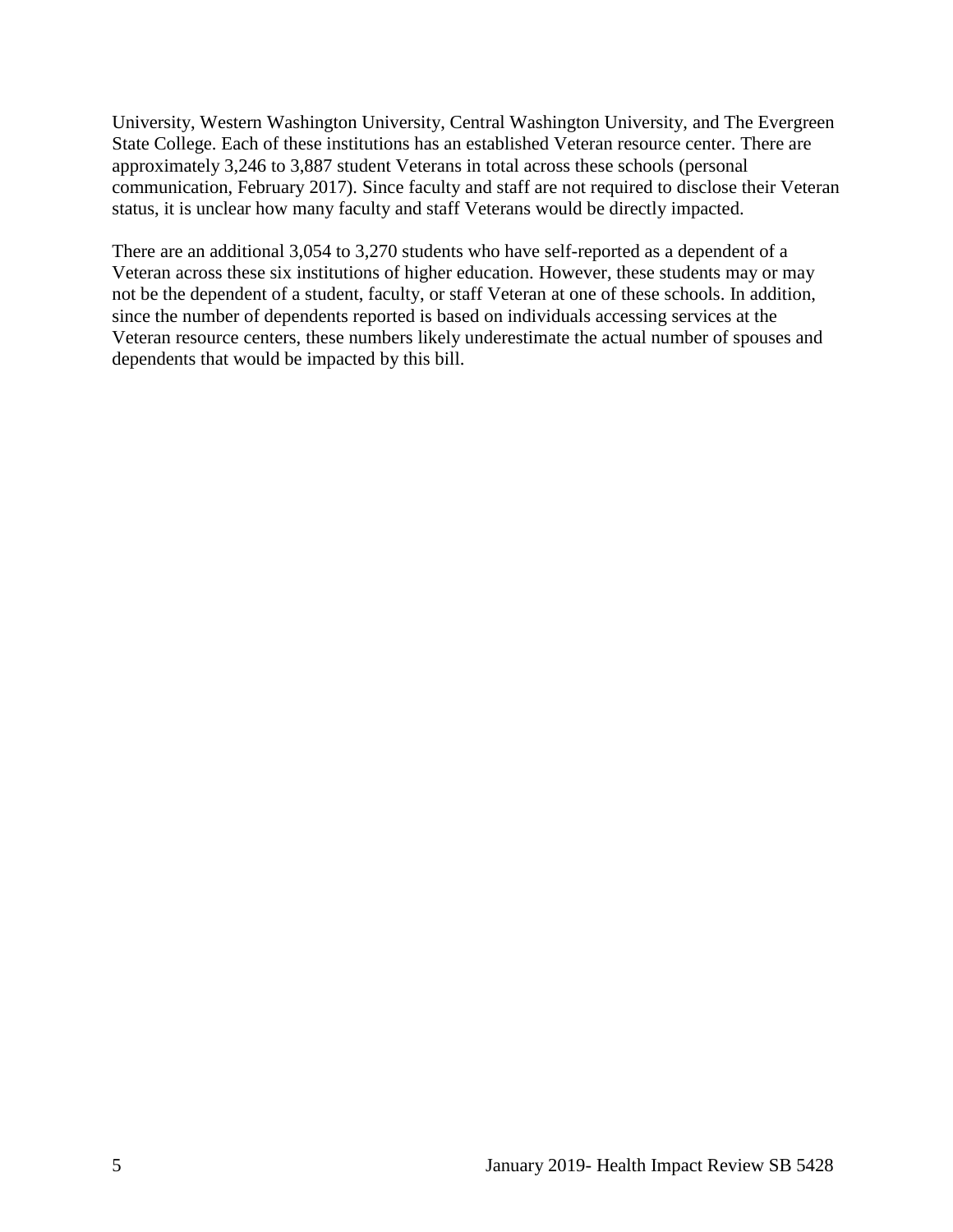#### **Logic Model**

<span id="page-6-0"></span>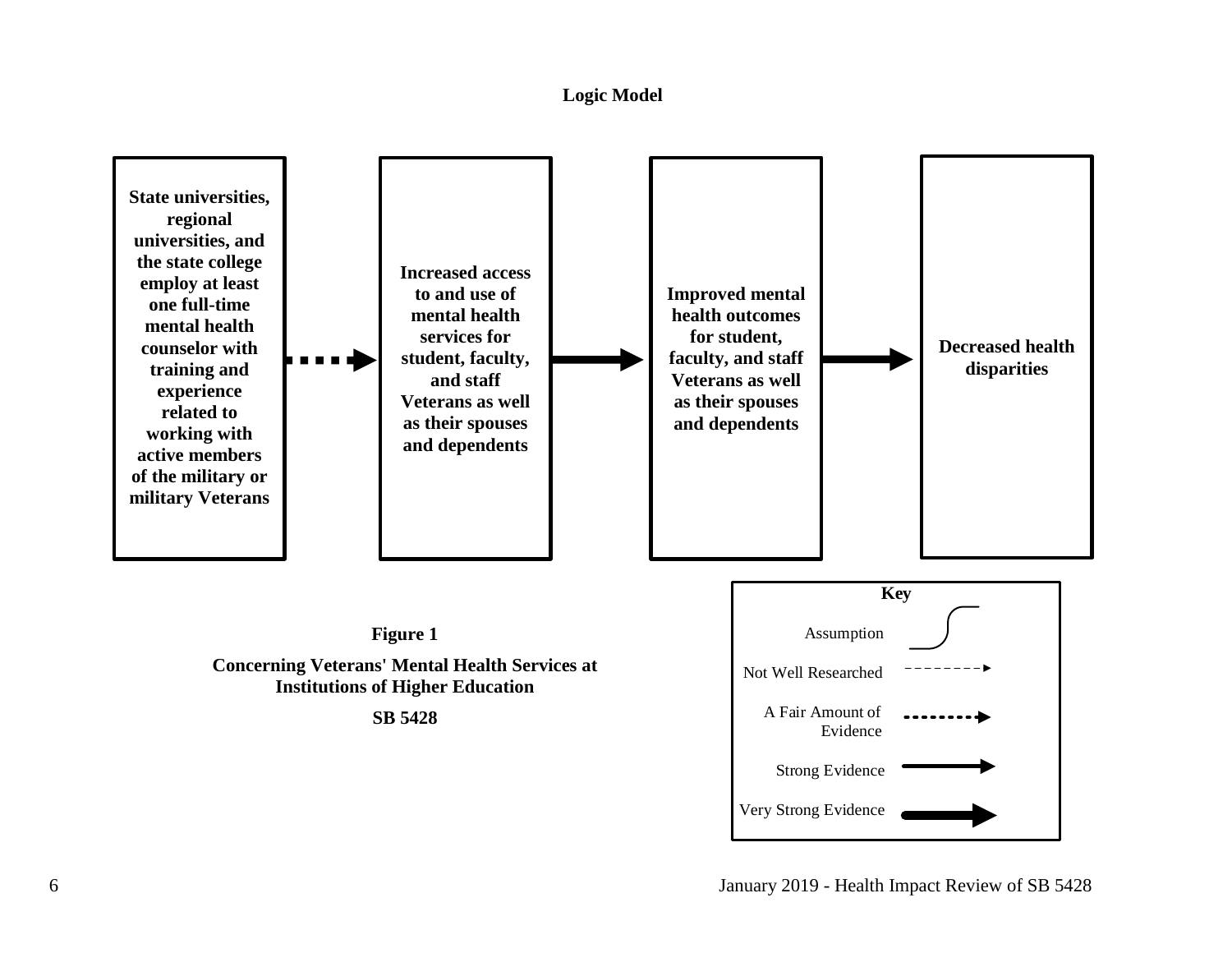#### **Summaries of Findings**

<span id="page-7-0"></span>**Will employing at least one full-time mental health counselor with experience and training related to working with active members of the military or military Veterans at state universities, regional universities, and the state college increase access to and use of mental health services by student, faculty, and staff Veterans, as well as their spouses and dependents?**

There is a fair amount of evidence that if state universities, regional universities, and the state college employ at least one full-time mental health counselor with experience working with active members of the military or military Veterans this would increase access to and use of mental health services for student, faculty, and staff Veterans, as well as their spouses and dependents.

There is a body of evidence documenting barriers to accessing mental health services for active duty military personnel and Veterans. Military members and Veterans experience financial, structural, and social barriers in accessing mental health services.<sup>3</sup> Financial barriers include cost of care and requirements from the Department of Veterans Affairs  $(VA)$ <sup>[2,](#page-11-0)[3](#page-11-1)</sup> The VA requirements make up an eight level tiered priority system that is set up to, "ration care because of limited budgets and capacity."<sup>2</sup> The American Public Health Association noted that, "three of the eight tiers include an income eligibility requirement. Top priority goes to Veterans with 50% or more disability or those who are unemployable as a result of their disability. The second tier includes those with 30% to 40% disability. Former prisoners of war and medal winners are grouped in the third tier. Veterans in lower priority tiers may not be able to access care or may face copays for many types of care services."<sup>2</sup>

Structural barriers include long appointment wait times, difficulty scheduling appointments, and shortage of health care providers.<sup>2-4</sup> According to a VA audit, the number one barrier to timely access to care for Veterans is a lack of provider appointment slots, which may be attributed to a shortage of doctors in the VA and a growing veteran population.<sup>2</sup> Similarly, a barriers to care assessment among female Veterans found that full-time student Veterans reported "less satisfaction with getting an appointment as soon as needed" compared to other groups.<sup>4</sup> In addition, students, faculty, and staff at institutions of higher education may not be located near a VA facility, making access through the VA more difficult.<sup>4</sup>

Social barriers include military culture, mental health stigma, concerns about privacy/confidentiality, concerns that mental health treatment would be documented in military records, embarrassment, and fear of impact on career.<sup>1-5</sup> Female Veterans also reported avoiding care at the VA because of past sexual trauma.<sup>4</sup> A summary report on barriers to care notes that, "given the historically male dominated culture and patient base in VA facilities, women who already had misgivings about seeking care may be even more hesitant when faced with barriers of both mental health stigma and gender sensitivity issues."<sup>4</sup>

These barriers result in many active duty military members and Veterans not seeking the care they need. One author summarized previous research findings that, "56% to 87% of service members experiencing psychological distress after deployment report that they did not receive psychological help."<sup>2</sup> Similarly, 52% of female Veterans indicated a need for mental health care,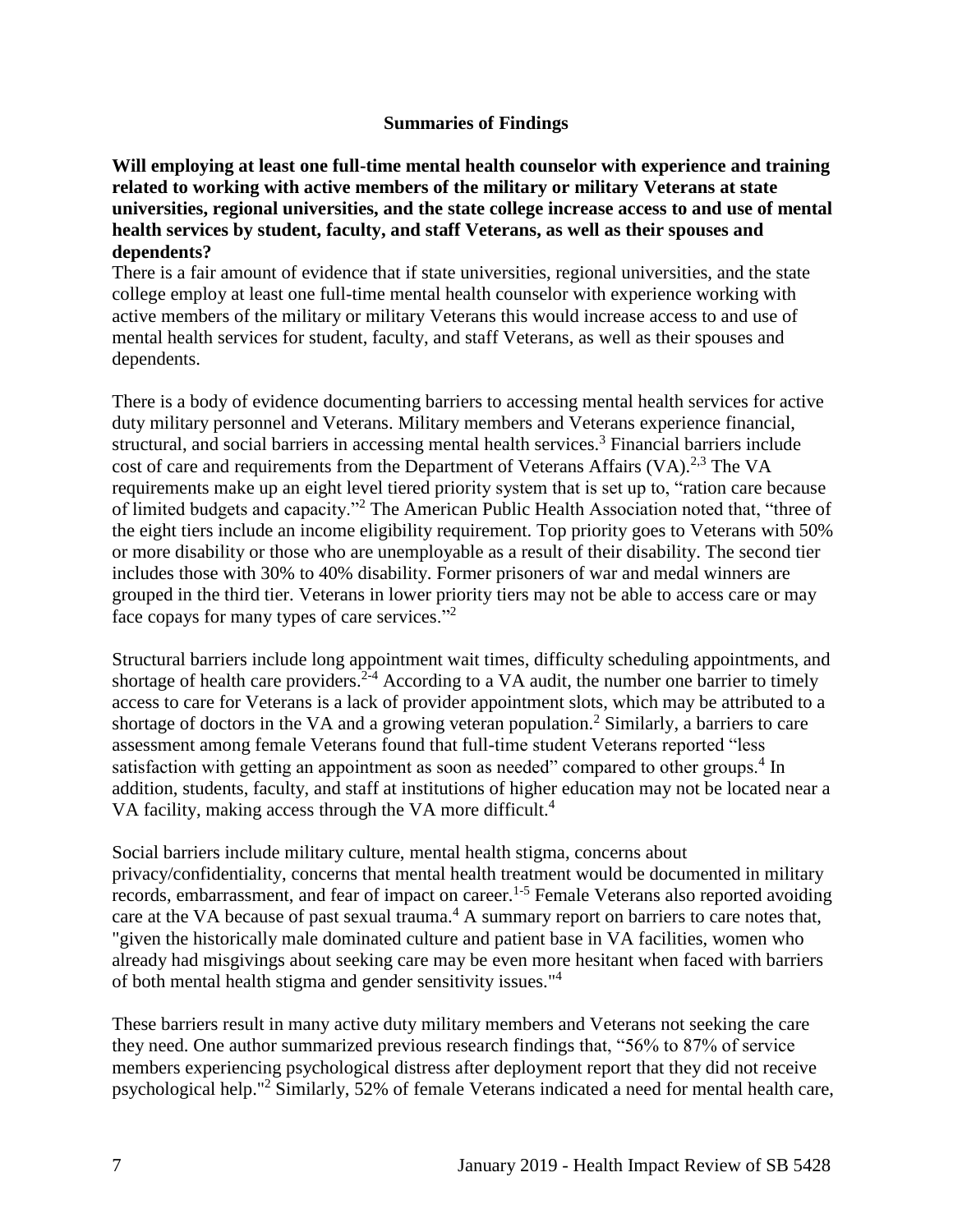with 24% feeling hesitant to seek services.<sup>4</sup> Given these barriers, some researchers have concluded that community-based models of care may be a way to overcome issues of access to and use of mental health services for student, faculty, and staff Veterans.<sup>8</sup>

For example, analysis of a national survey found that the majority (52%) of student service members and student Veterans that have experienced combat-related trauma accessed mental health services in the past year.<sup>3</sup> Student service members and student Veterans that had experienced combat-related trauma and interpersonal violence were 4.5 times more likely to have accessed mental health services in the past year than non-trauma exposed students.<sup>3</sup> However, while service utilization is high among this population, campus-based mental health services appear to remain underutilized.<sup>3</sup> Similarly, while a study of student Veterans in the U.S. found that a large majority of student Veterans reported using on-campus services including the campus Veterans Affairs office (82%), office of financial aid (76%), and on-campus student health services (34%), only 14% of respondents reported using the counseling center.<sup>6</sup> The majority of student Veterans using counseling centers reported benefits and positive experiences from using this service.<sup>6</sup> Taken together, these findings suggest that students are already using their school's Veteran resource center and the addition of a mental health counselor to these centers may improve access to and use of services for this population.

A 2018 survey with military personnel found that 77% of respondents said they would prefer to see a psychologist who was a Veteran.<sup>5</sup> This finding held across all groups and demographics (including age, race/ethnicity, gender, education level, characteristics of military service, deployment history, and attitudes about psychotherapy in general).<sup>5</sup> In addition, willingness to seek mental health services was higher when the potential psychotherapist was a Veteran. The study authors concluded, "findings imply that having the opportunity to receive treatment by a psychotherapist who is a Veteran may remove barriers for treatment and encourage more service members and Veterans to seek and obtain the help that they need."<sup>5</sup> While there has been little research to understand the extent to which mental health counselors with military training are currently available on college campuses, a study of 80 universities in California found that only 4 campuses had mental health counselors with training or experience in military culture and only 30% of campuses offered combat-specific mental health training to students, faculty, or staff.<sup>7</sup> These findings suggest that increasing the availability of counseling staff with experience in military culture on college campus may improve access to and use of mental health services for student Veterans.

Lastly, discussions with staff from the Veteran resource center at each of the six institutions of higher education that would be impacted by SB 5428 indicated that, if there were a dedicated mental health counselor on campus, their counseling services would be greatly used (personal communication, February 2017). A number of staff also mentioned that other services that are currently available are at full capacity and that the addition of a full-time mental health counselor would be beneficial.

Taken together, there is a fair amount of evidence that adding at least one full-time mental health counselor with experience working with active members of the military or military Veterans would increase access to and use of mental health services for student, faculty, and staff Veterans, as well as their spouses and dependents.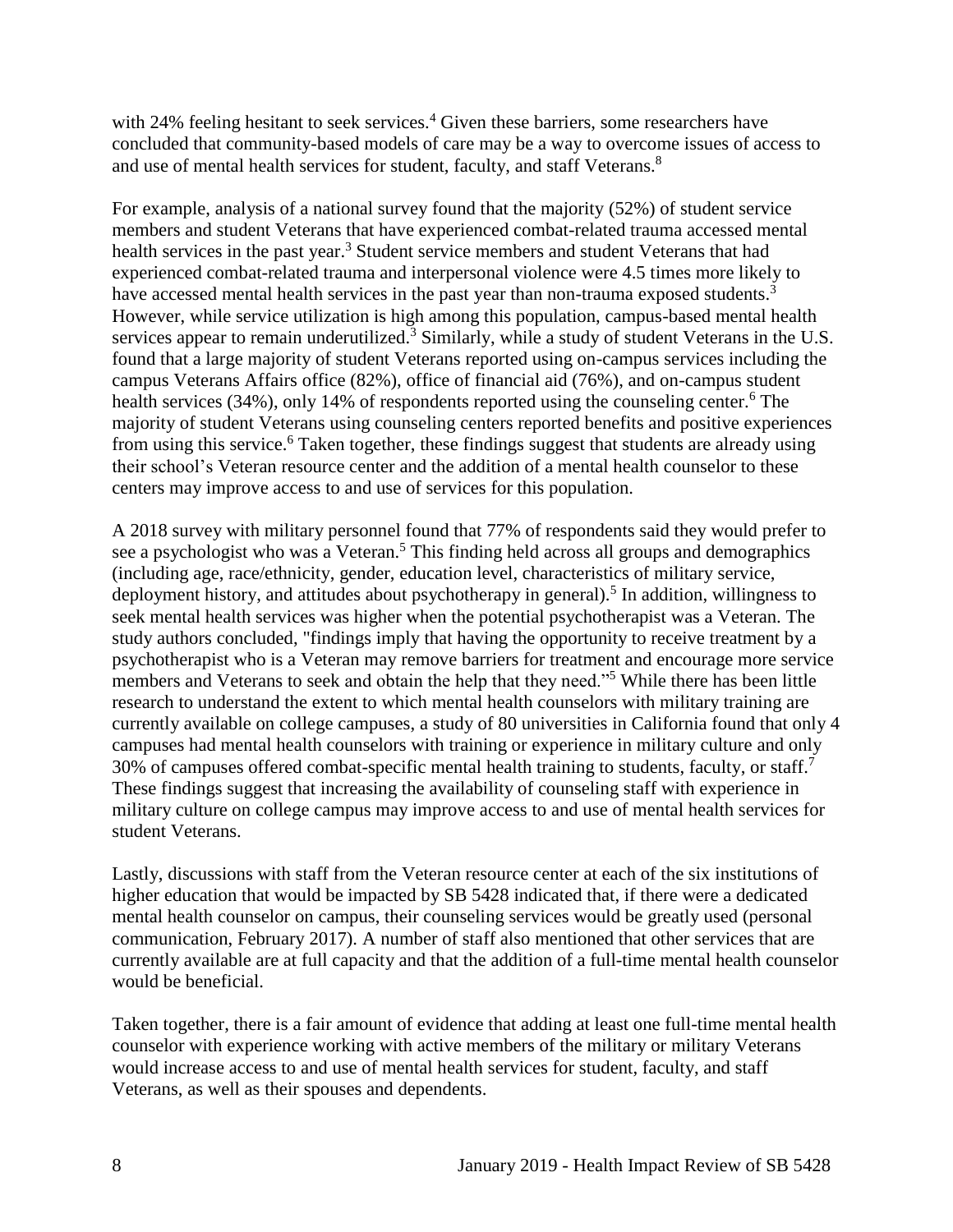## **Will increased access to and use of mental health services at institutions of higher education improve mental health outcomes for student, faculty, and staff Veterans, as well as their spouses and dependents?**

There is very strong evidence that increased access to and use of mental health services at institutions of higher education would likely improve mental health outcomes for student, faculty, and staff Veterans, as well as their spouses and dependents. There is a large body of evidence supporting the positive association between using health services for the early detection and treatment of mental health disorders<sup>10</sup> and improved health outcomes. There is strong consensus in the scientific literature supporting this association, therefore we are providing only one example here. A large systematic review published by the Agency for Healthcare Research and sponsored by the Department of Defense and the Department of Veterans Affairs, which included 1,042 full-length articles, provided a set of guidelines regarding major depressive disorder.<sup>9</sup> One of the recommendations is that "patients with complex [major depressive disorder] (severe, chronic or recurrent) be offered specialty care by providers with mental health expertise in order to ensure better outcomes and effective delivery of evidence-based treatment strategies."<sup>9</sup> This recommendation is discussed in further detail and the relevant literature is cited with the findings that patients who were referred to mental health care settings with behavioral health specialists had significantly better outcomes than those who remained in an integrated primary care setting.<sup>9</sup> The Department of Defense and the Department of Veterans Affairs also issued other guidelines related to mental health, including guidelines for the management of concussion-mild traumatic brain injury and guidelines for the assessment and management of patients at risk for suicide, among others.<sup>9</sup> Overall, there is a large body of evidence supporting evidence-based treatment for mental health concerns for service members and Veterans.<sup>10</sup>

### **Will improved mental health outcomes for student, faculty, and staff Veterans as well as their spouses and dependents decrease health disparities?**

There is very strong evidence that improved mental health outcomes for student, faculty, and staff Veterans as well as their spouses and dependents would likely decrease health disparities. A large body of evidence demonstrates a high burden of mental health issues among Veterans in the U.S. It is well-documented that Veterans have significantly higher levels of psychiatric illness, depression, anxiety, isolation, post-traumatic stress disorder (PTSD), substance use, alcohol problems, and self-harm than civilian counterparts.<sup>[2](#page-11-0)[,11](#page-16-0)[,12](#page-16-1)[,15](#page-17-0)[,20](#page-19-1)</sup> For example, "Nearly 50%" of combat Veterans from Iraq report that they have suffered from PTSD, and close to 40% of these same Veterans report 'problem alcohol use."<sup>2</sup>

Women who are actively deployed or exposed to combat situations have higher levels of PTSD, depression during pregnancy, and postpartum depression than women who have not served in the military.<sup>20</sup> In addition, women in the military and female Veterans also experience high levels of intimate partner violence and military sexual trauma.<sup>20</sup> The Department of Veterans Affairs has reported that approximately 20% of women Veterans reported a history of military sexual trauma, defined as "the experience of sexual harassment or attempted or completed sexual assault during military service."<sup>20</sup> A survey of female Veterans conducted by the Department of Veterans Affairs found that 57% of female Veterans experienced threat or force of sex while in the military, 34% of female Veterans experienced depression, 13% of female Veterans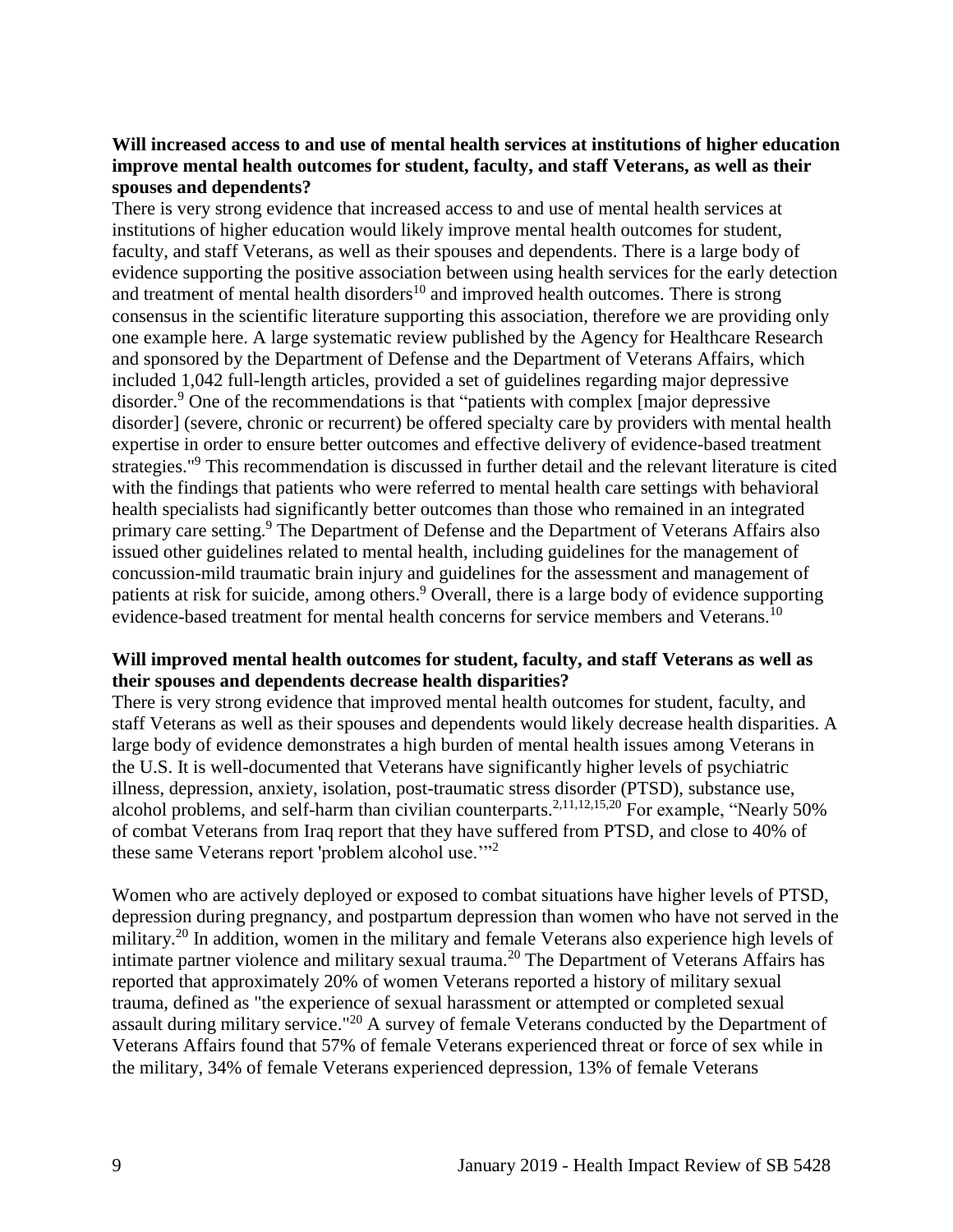experienced Post-Traumatic Stress Syndrome (PTSD), and 2% experienced Traumatic Brain Injury. $4$ 

Evidence also indicates that military families, including children, experience a number of stressors related to the demands of deployment.<sup>19</sup> Studies have examined the impact of deployment on spouses and families of military members and have demonstrated an increased risk of negative health effects such as stress, anxiety, depression, and behavioral problems and suicidal ideation among children and adolescents.<sup>[16,](#page-18-0)[19](#page-19-2)</sup>

Looking specifically at outcomes among students, a number of studies noted a higher risk of self-harm, PTSD, and depression for student Veterans compared to their civilian counterparts.<sup>[12](#page-16-1)[,15](#page-17-0)[,17](#page-18-1)[,18](#page-19-0)</sup> Overall, student Veterans experience higher risks of psychosocial, academic, and mental health concerns compared to non-Veteran students.[7,](#page-14-0)[11](#page-16-0) One study also found that those student service members/Veterans who identify as lesbian, gay, or unsure exhibit significantly greater rates of outcomes such as feeling hopeless or exhausted, overwhelming anxiety, and personal stressors compared to nonmilitary students.<sup>12</sup> Further, for student service members/Veterans binge drinking was positively correlated with symptoms such as depression, anxiety, and PTSD, and these associations were not seen among civilian students.<sup>[13,](#page-17-1)[14](#page-17-2)</sup>

<span id="page-10-0"></span>Therefore, improving mental health outcomes for student, faculty, and staff Veterans, as well as their spouses and dependents, would likely decrease mental health disparities among this population.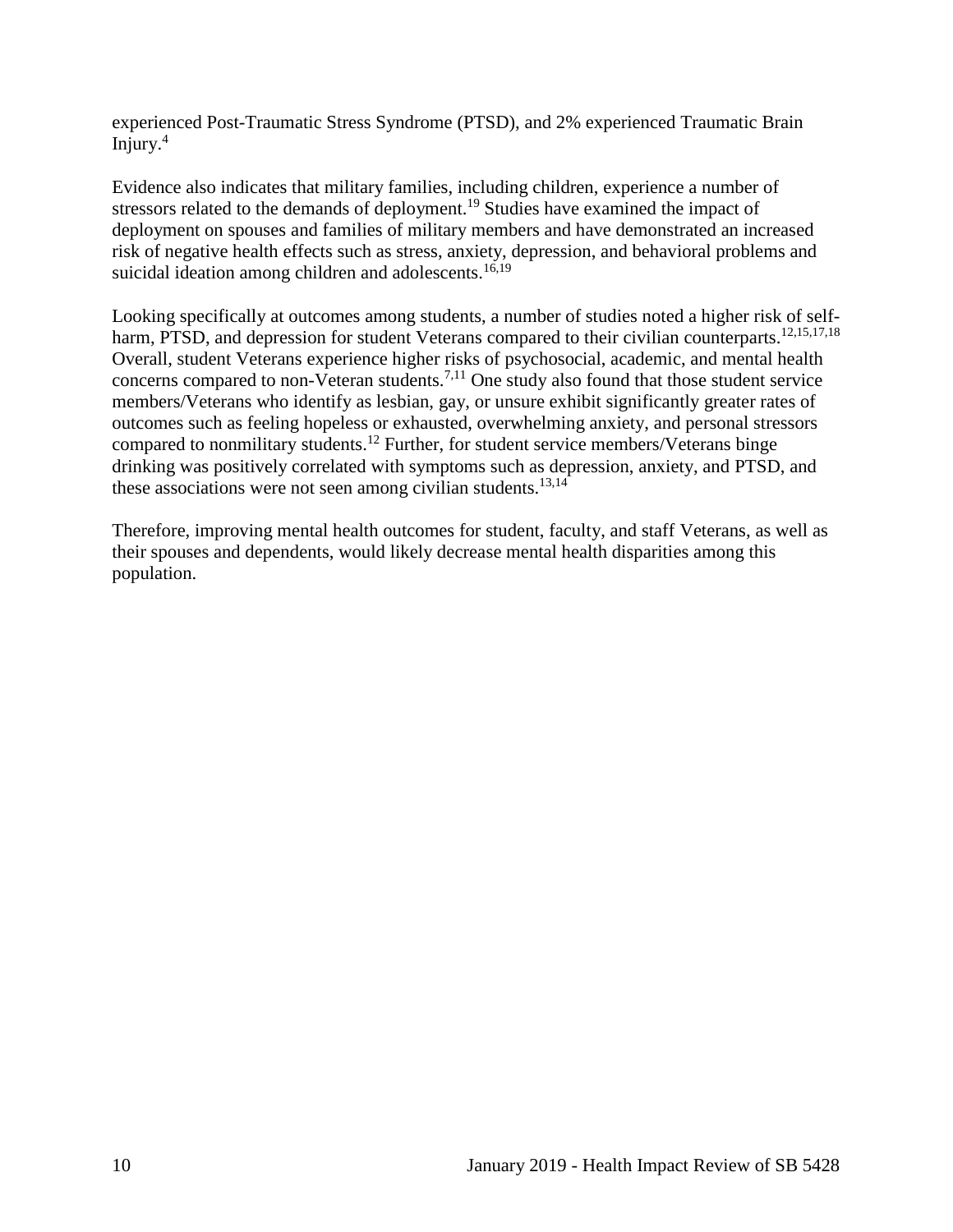#### **Annotated References**

#### **Uncategorized References**

### 1. **Bonar E. E., Bohnert K. M., Walters H. M., et al. Student and nonstudent national guard service members/veterans and their use of services for mental health symptoms.**  *Journal of American College Health.* **2015;63(7):437-446.**

Bonar et al. used data from 1,449 National Guard service members/Veterans (SM/V) who were attending a university in the midwestern U.S. to compare mental health symptoms and use of services among student and nonstudent service members/Veterans. Surveys were administered approximately 6 months after individuals returned from deployment between October 2011 and July 2013. Participants completed a number of surveys that assessed student status, patient health, mental health service use, perceived stigma and barriers to accessing care and screening for generalized anxiety disorder, posttraumatic stress disorder (PTSD), and alcohol use disorder. Among those service members/Veterans who screened positive for any of the mental health symptoms, both students and nonstudents had low levels of mental health service utilization (not statistically significantly different). Particularly among students, perceived barriers to care included concerns about treatment being documented in their military records (43%), embarrassment (31%), difficulty scheduling appointments (26.8%), and fear that it would harm their career (29%).

## <span id="page-11-0"></span>2. **Removing Barriers to Mental Health Services for Veterans (Policy Statement Number 201411). 2014; Available at: [https://www.apha.org/policies-and-advocacy/public](https://www.apha.org/policies-and-advocacy/public-health-policy-statements/policy-database/2015/01/28/14/51/removing-barriers-to-mental-health-services-for-veterans)[health-policy-statements/policy-database/2015/01/28/14/51/removing-barriers-to-mental](https://www.apha.org/policies-and-advocacy/public-health-policy-statements/policy-database/2015/01/28/14/51/removing-barriers-to-mental-health-services-for-veterans)[health-services-for-veterans.](https://www.apha.org/policies-and-advocacy/public-health-policy-statements/policy-database/2015/01/28/14/51/removing-barriers-to-mental-health-services-for-veterans) Accessed.**

In this policy statement by the American Public Health Association (APHA), APHA presents an overview of the issue of mental illness among Veterans in the U.S. and presents recommendations to improving access to mental health care in this population. The article begins by presenting a problem statement and evidence from the literature. For example, the authors state that, "Veterans have disproportionate rates of mental illness, particularly posttraumatic stress disorder (PTSD), substance abuse disorders, depression, anxiety, and military sexual trauma. Nearly 50% of combat Veterans from Iraq report that they have suffered from PTSD, and close to 40% of these same Veterans report 'problem alcohol use'...Studies indicate that 56% to 87% of service members experiencing psychological distress after deployment report that they did not receive psychological help." There are a number of barriers that prevent Veterans from accessing care including long wait times, shortage of health care providers, social barriers, and requirements from the Department of Veterans Affairs (VA). According to a VA audit, the number one barrier to timely access to care for Veterans is a lack of provider appointment slots, which may be attributed to a shortage of doctors in the VA and a growing Veteran population. A number of action steps are recommended at the end of the policy statement including one that is most relevant to this review: "In cases in which VA services are not able to meet demands for care, services should be made available through licensed mental health providers external to the agency..."

## <span id="page-11-1"></span>3. **Artime T.M., Buchholz K.R., Jakupcak M. Mental Health Symptoms and Treatment Utilization Among Trauma-Exposed College Students.** *Psychological Trauma: Theory, Research, Practice, and Policy.* **2018;Advance online publication: May 21, 2018.**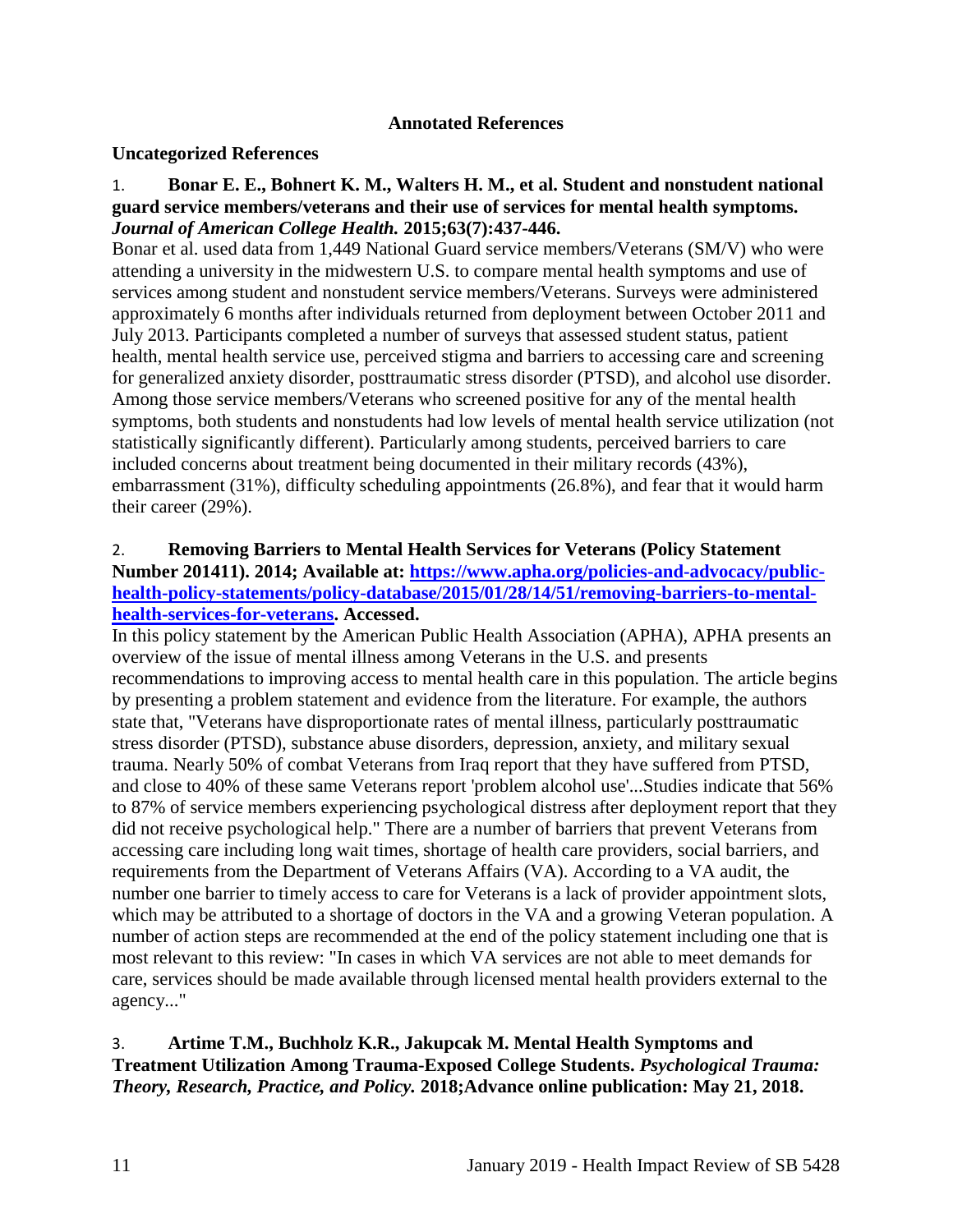Artime, et al. used data from the 2015 American College Health Association National College Health Assessment to describe students impacted by interpersonal violence and student service members/Veterans with combat-related trauma to determine the impact on students' mental health and academics. They also looked at the use of mental health services among these two groups. Annually, approximately 1 million current or former service members use Veterans Affairs educational benefits and this number has been increasing over time. In general, traumaexposed college students have reported mental health concerns, including Post Traumatic Stress Disorder (PTSD), anger, fear, withdrawl, shock, denial, guilt, confusion, nervousness, and distrust. Previous research has also documented that trauma-exposed college students may develop chronic mental health concerns, including depression, suicidal ideation, self-harm, poor self-esteem, interpersonal problems, substance use, and anxiety disorders. Trauma-exposure is also related to poor physical health, difficulty adjusting to campus life, and poorer academic performance (e.g. increased likelihood of college drop-out, lower GPA). They also cited previous research that 84% of trauma-exposed students sought mental health services, but only 5% sought services from campus counseling services. Previous assessments of the National College Health Asssessment suggest that student active duty military members and student Veterans are more likely than non-military/non-Veteran students to use mental health services, but that only 2% of student military members and Veterans used campus counseling services. Other research has found that 43% of student military members and Veterans stated the greatest barrier to accessing mental health services was a desire to avoid mental health treatment on their military record. Other barriers included mental health stigma, concerns about confidentiality, fear of the impact on career, difficulty getting an appointment, and cost of care. Artime et al. analyzed a national sample of 19,861 students. They found approximately 20% had experienced interpersonal violence, combat exposure, or both within the past 12 months. Among student Veterans/service members with combat-related trauma, 52% sought mental health services. Of student Veteran/services members with combat-related trauma and experience with interpersonal violence, 84% sought mental health services. Students experiecing both combat-related trauma and interpersonal violence were 4.5 times more likely than non-trauma exposed students to have sought mental health services in the past year. Overall, the authors found that "trauma-exposed students report poor mental health. Service utilization is high among this population, but campus-based mental health services appear to remain underutilized. Outreach efforts by student life professionals and campus clinicians targeting demographic subgroups could enhance utilization and accessibility of campus resources." In a clinical impact statement, the authors write, "results showed that certain groups of trauma-exposed students experience a number of negative impacts and are more likely to seek help from mental health professionals than the general population. Findings suggest that efforts should be made to improve the use of campusbased mental health services." The authors suggest that low use of campus services may be due to the fact that student Veterans have access to benefits through the VA.

### <span id="page-12-0"></span>4. **Affairs U.S. Department of Veterans. Study of Barriers for Women Veterans to VA Health Care: Final Report. 2015.**

The U.S. Department of Veterans Affairs, Women's Health Services completed a study to identify barriers female Veterans face in accessing health care through the VA. In 2011, then Secretary of Veteran Affairs, Eric Shinseki called for the formation of a Women Veterans Task Force to examine gaps and barriers in how the VA serves women Veterans and to develop a comprehensive action to plan to address these barriers. This study completed a Barriers to Care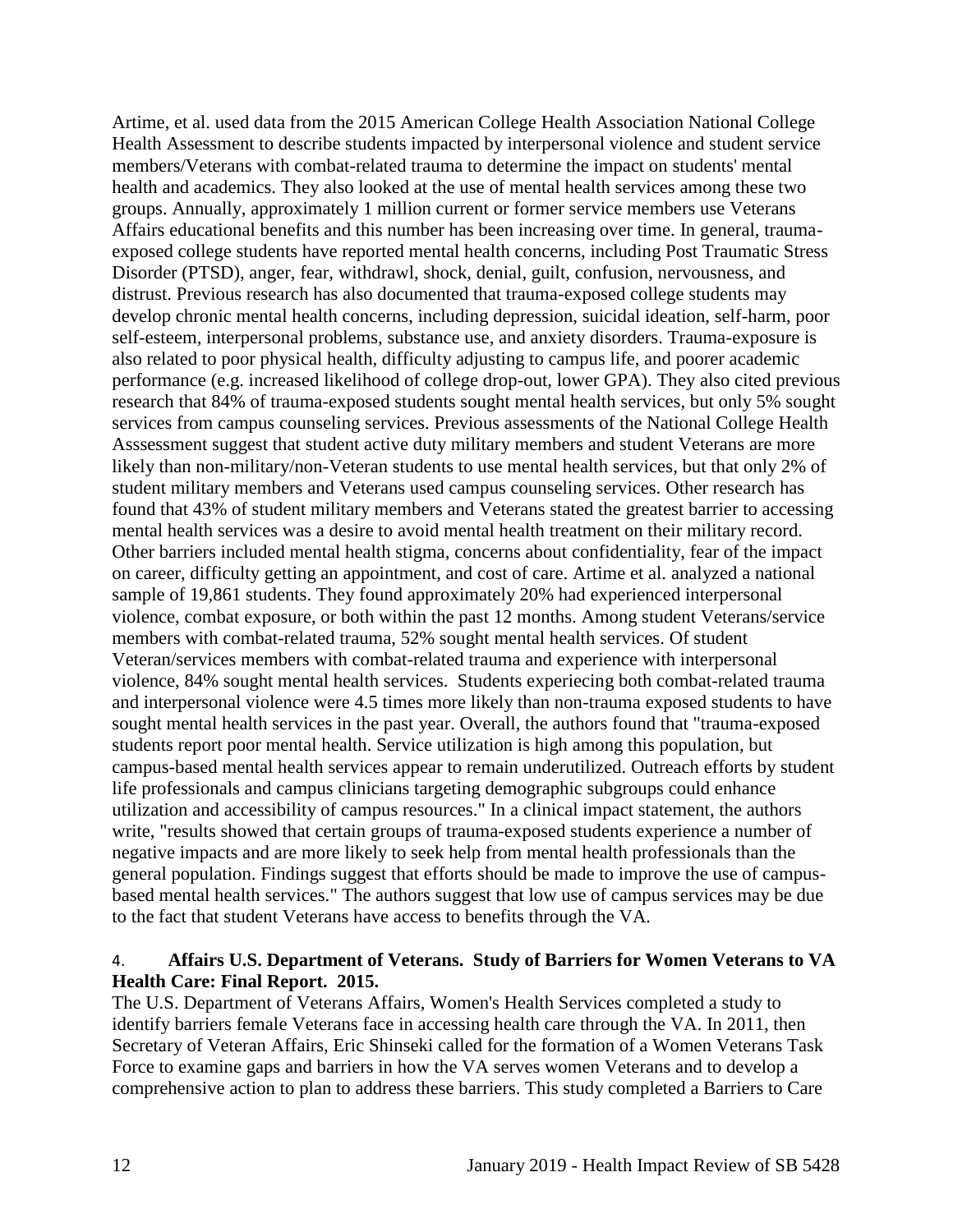survey with 8,532 women Veterans (13.2% response rate) who had and had not used VA health services in the past two years. They identified nine main barriers to acessing care. 1. Comprehension of eligibility requirement and scope of services; 2. Effect of outreach; 3. Driving distance to access care; 4. Clinic location and hours; 5. Chlidcare; 6. Acceptability of integrated care; 7. Gender insensitivity; 8. Mental health stigma; and 9. Safety and comfort. More specific to these barriers, approximately 72% of women who use the VA system do not use the nearest VA facility for care. Of these women, approximately 16% felt that "the women's services I need are not available" and 12% felt that "I do not feel the providers are good" at the nearest VA facility. As part of this question, full-time student Veterans reported "less satisfaction with getting an appointment as soon as needed" compared to other groups as a barrier to reciving care at the VA. The report explains, "women with the least amount of satisfaction with appointing were in the employment group *unable to work or unemlpoyed* and *other committments* (other including full-time homemaker, a full time student, or a full-time care giver to a child or adult parents). Women in these categories may find the least flexibility in adjusting their schedules to accomodate available appointment times." Of mental health care users, approximately one-third of all women with "other committments" ranked their experience getting a mental health appointment as soon as needed as a 1, 2, or 3 out of a 5 point scale (1=poor; 5= outstanding). In addition, the survey found that 71% of female Veterans experienced unwanted sexual attention while in the military, 57% of female Veternas experienced threat or force of sex while in the military, 34% of female veterans experienced depression, 13% of female Veterans experienced Post-Traumatic Stress Syndrome (PTSD), and 2% experienced Traumatic Brain Injury. Overall, 52% of female Veterans indicated a need for mental health care, with 24% of women feeling hesitant to seek mental health services. In addition, 19% of users and 8% of non-users reported avoiding the VA because of past sexual trauma. The authors note, "given the historically male dominated culture and patient base in VA facilities, women who already had misgivings about seeking care may be even more hesitant when faced with barriers of both mental health stigma and gender sensitivity issues." Lastly, while most women felt that safety and comfort factors in VA facilities were adequate, women with disabilities and women who had experienced military sexual trauma expressed less satisfaction with safety and comfort in facilities.

#### 5. **Johnson T.S., Ganz A., Berger S., et al. Service Members Prefer a Psychotherapist Who Is a Veteran.** *Frontiers in Psychology.* **2018;9.**

Johnson et al. conducted online surveys with 77 military personnel to test the hypothesis that military members and Veterans would be more likely to seek mental health services if the potential psychotherapist was also a Veteran. This study is the first to empirically investigate this hypothesis. The authors hypothesize that, due to pervasive mental health stigma in military culture, "service members [may] be relectant to seek mental health help within the military system, but they may be willing to consider a therapist who is not a member of the military...However, using the services of a non-military psychologist may also have percieved setbacks...[service members] often feel that civilians who have not experienced combat are unable to understand what they have gone through." The authors also note that non-military mental health professions may lack cultural competence, language, or understanding of military culture. Their survey found that 91% of military personnel had never sought mental health treatment before joining the military; 58% reported seeking care after joining the military. They found that 77% of respondents said they would prefer to see a psychologist who was a Veteran. This finding held across all groups and demographics (including age, race/ethnicity, gender,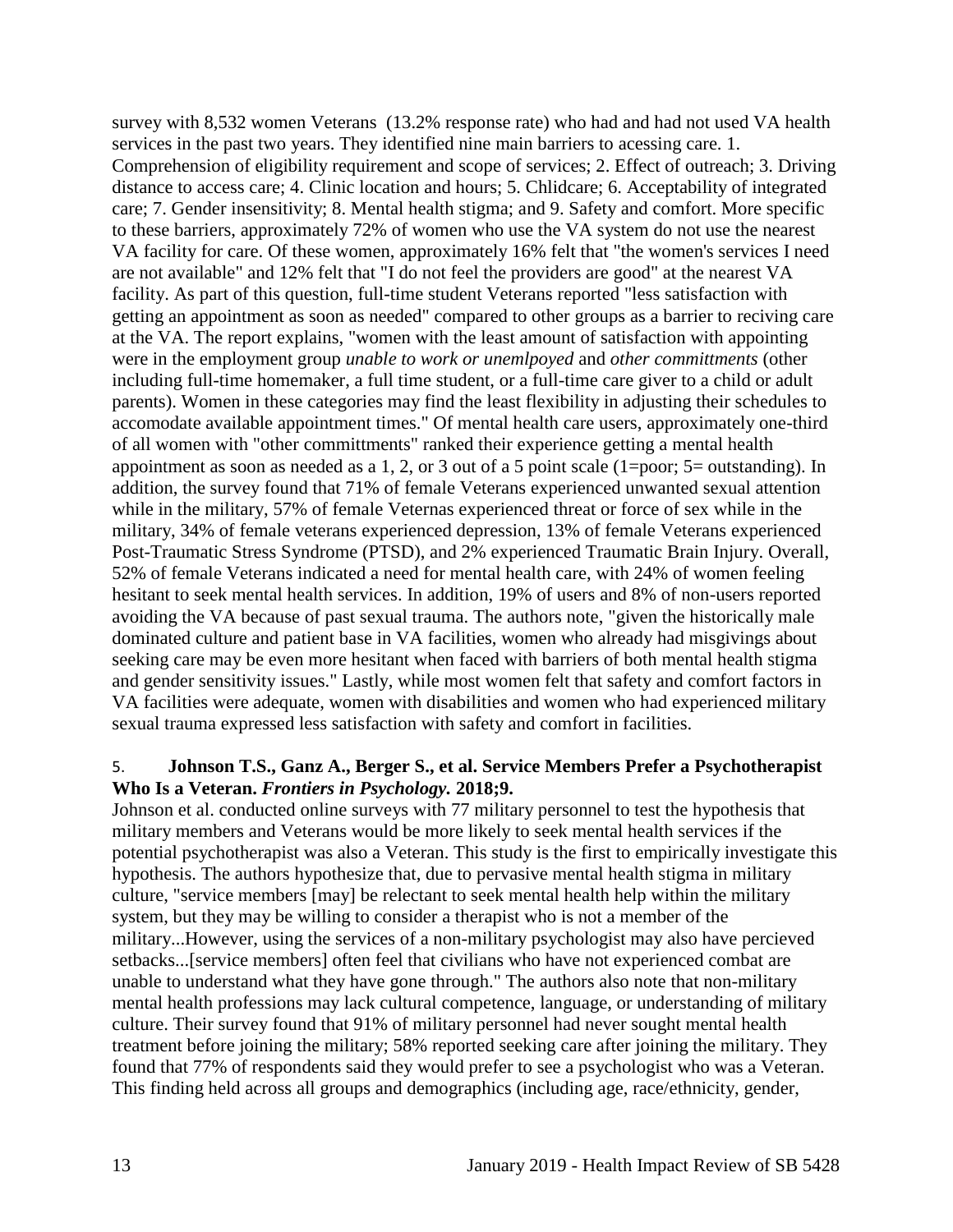education level, characteristics of military service, deployment history, attitudes about psychotherapy in general). In addition, willingness to seek mental health services was higher when the potential psychotherapist was a Veteran. The authors concluded, "findings imply that having the opportunity to recieve treatment by a psychotherapist who is a Veteran may remove barriers for treatment and encourage more service members and Veterans to seek and obtain the help that they need. This can be done by communicating these findings to the military population and by encouraging therapists who have military experience to make this fact known to their potential clients."

## 6. **Cate C.** *Student Veterans' College Experiences: Demographic Comparisons, Differences in Academic Experiences, and On Campus Service Utilization***, University of California, Santa Barbara; 2011.**

Cate compared student Veterans with similar populations to determine the effects of student Veterans' experience on academic performance, college experience, and use of on-site services. Data was collected through surveys that were sent out to members of Student Veterans for America (SVA). Included in the survey data were measures for PTSD (using the Los Angeles Symptom Checklist), measures for deployment-related health factors (using the Deployment Risk and Reliance Inventory), and measures for health and well-being (using the Patient Health Questionnaire). The author compared student Veterans' age, marital status, and race/ethnicity with those of traditional college students and with those currently in the military. Results confirm that student Veterans' demographics more likely represent the average college student than demographics of those receiving benefits from the Department of Veterans Affairs (DVA); this included a greater proportion of Hispanic Veterans attending college than are listed as receiving benefits from the DVA, 11.4% and 5.9%, respectively, and a smaller proportion of African American Veterans attending college than are listed as receiving benefits from the DVA, 3.8% and 11.4%, respectively. The results from the academic demographics of the sample show that the majority of student Veterans transferred from a 2-year college (57.5%); the main reason for this being relocation for personal reasons and relocation due to military assignment. Nearly three quarters (72.6%) of the sample were undergraduate students. Nearly 86% of the sample reported that their overall health was good to excellent; however, nearly 36% reported being diagnosed with at least one mental health diagnosis. A large majority of student Veterans reported using oncampus services including the Veteran's Affairs Office (82%), Financial Aid (76%), and oncampus student health services (34%). Only 14% of respondents reported using the counseling center; however, a majority of those student Veterans' reported benefits and positive experiences from using this service. This present study provides evidence that student Veterans significantly differ from traditional students and the author suggests that post-secondary schools should be cautious about combining all students into the same category when considering on-campus services.

## <span id="page-14-0"></span>7. **Niv N., Bennett L. Veterans' Mental Health in Higher Education Settings: Services and Clinician Education Needs.** *Psychiatric Services.* **2017;68(6):636-639.**

Niv and Bennett conducted phone interviews with directors of mental health services at 80 California colleges to determine what services are availble for student Veterans and to identify gaps in training. The authors summarize past research showing that Veteran students experience higher risks of psychosocial, academic, and mental health concerns compared to non-Veteran students. Of the participating schools, 18 did not offer any mental health services, and half of the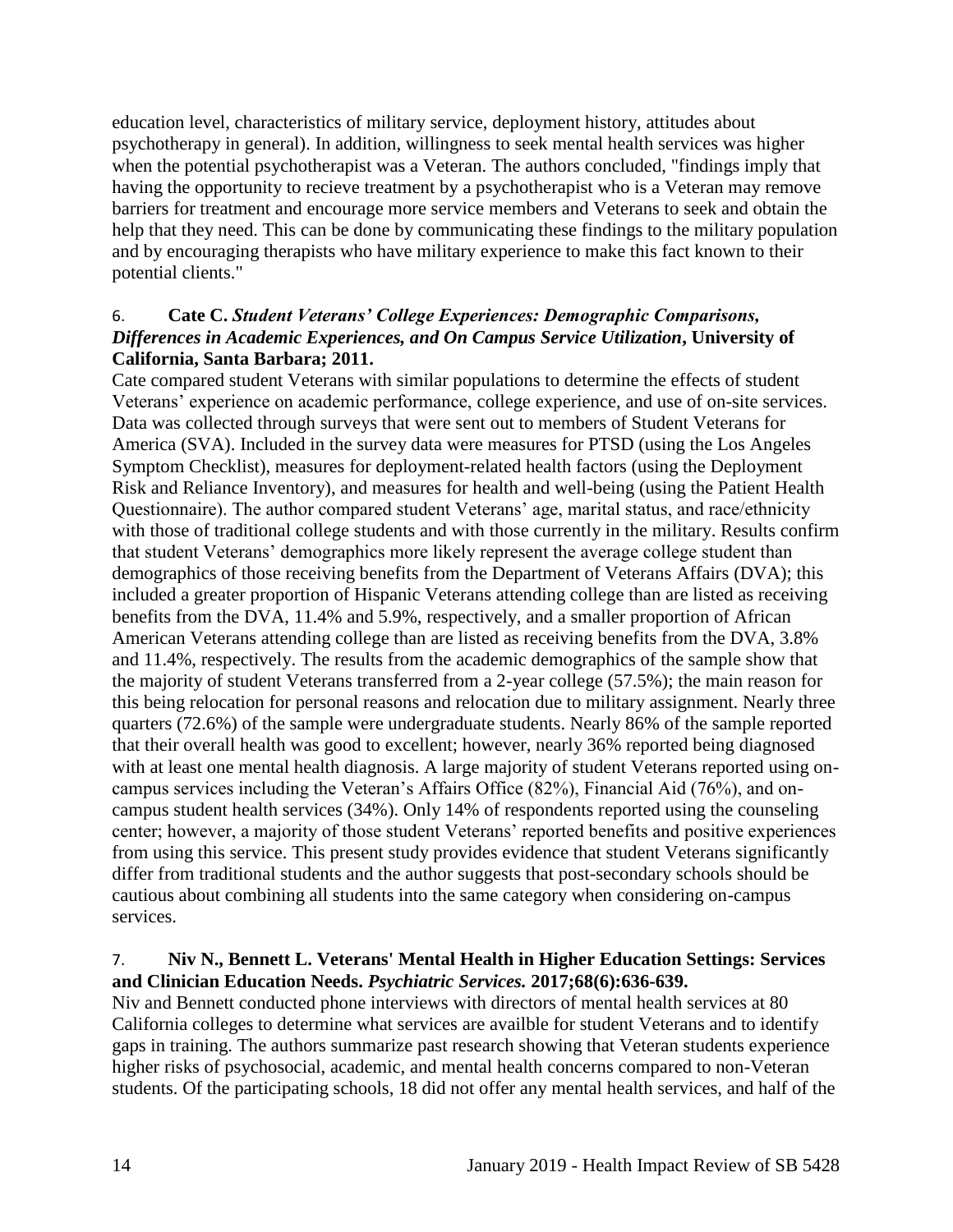schools did not ask about Veteran status. Only 4 of the schools employed a mental health counselor with training or experience in military culture. In addition, less than 30% of participating schools provide combat-related education to students, faculty, and staff, and directors identified the need for numerous veteran-related mental health training topics.

## 8. **Currier J. M., McDermott R. C., Sims B. M. Patterns of help-seeking in a national sample of student veterans: a matched control group investigation.** *General hospital psychiatry.* **2016;43:58-62.**

Currier, McDermott, and Sims investigated the methods that student Veterans use to seek help for mental health-related concerns. They matched 945 Veteran to 2,835 non-Veteran students from 57 institutions of higher education using data from the Health Mind Study (HMS) out of the University of Michigan School of Public Health between 2011 and 2015. The authors selected Veterans who had completed assessments of help-seeking and then matched them by gender, age, and race to non-Veteran students. After analysis, researchers found that both groups seek professional help from clinicians at comparable rates; however, Veteran students were more likely to seek help from a religious counselor than their non-Veteran counterparts. Both groups were more likely to seek help from nontraditional sources. While about 21% of Veteran students expressed moderately severe levels of depression, there was a 1:2 ratio of help-seekers to helprejecters. The authors conclude that these findings represent a real need for community-based models of mental healthcare for student Veterans.

## <span id="page-15-0"></span>9. **Department of Veterans' Affairs/Department of Defense Clinical Practice Guideline for the Management of Major Depressive Disorder. 2016; Available at:**

**[https://www.guideline.gov/summaries/summary/50325.](https://www.guideline.gov/summaries/summary/50325) Accessed February 21, 2017.** The National Guideline Clearinghouse is a publicly available database produced by the Agency for Healthcare Research and Quality in partnership with the American Medical Association and the American Association of Health Plans Foundation. The database contains evidence-based clinical practice guidelines for a wide range of topics that all meet a specific set of criteria for inclusion. This particular guideline from the Department of Defense and the Department of Veterans Affairs includes a number of recommendations that are organized into five sections: identification, assessment and triage, treatment setting, management, and other treatment considerations. Each recommendation is given a strength rating based on the balance of potential desirable versus undesirable outcomes. The basis for this guideline regarding major depressive disorder (MDD) is based on a literature review that included 1,042 full-length articles. For example, one of the recommendations under treatment is, "we recommend that patients with complex MDD (severe, chronic or recurrent) be offered specialty care by providers with mental health expertise in order to ensure better outcomes and effective delivery of evidence-based treatment strategies." This recommendation is then discussed in further detail and the relevant literature is cited with the findings that patients who were referred to mental health care settings with behavioral health specialists had significantly better outcomes than those who remained in an integrated primary care setting.

### <span id="page-15-1"></span>10. **Association American Psychological. Evidence-Based Practice in Psychology: APA Presidential Task Force on Evidence-Based Practice. 2006;61(4):271-285.**

The American Psychological Association (APA) created a policy indicating that the evidencebase for a psychological intervention should be evaluated using both efficacy and clinical utility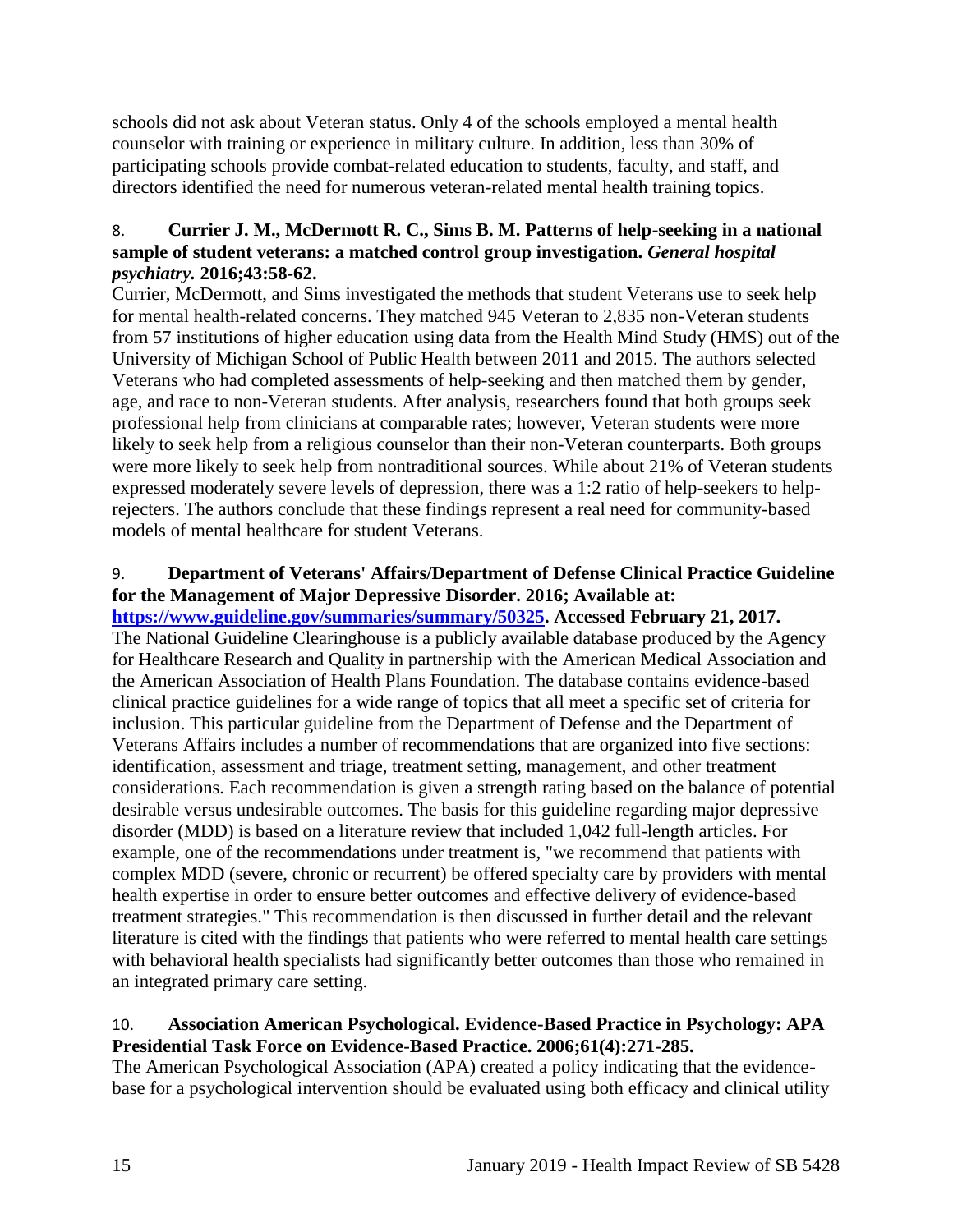as criteria. The Association President appointed the APA Presidential Task Force on Evidence-Based Practice, and the task force published this document with the primary intent of describing psychology"s commitment to evidence-based psychological practices. This document also references many research articles providing evidence for the efficacy of a number of psychological treatments and interventions. The reference list for this document highlights the growing body of evidence of treatment efficacy from the 1970s through 2006. Note that this does not indicate that all treatments are effective, but rather than there is a very large body of evidence supporting that evidence-based treatments are available.

## <span id="page-16-0"></span>11. **DAV. Women Veterans: The Journey Ahead. 2018.**

This 2018 report by DAV (Disabled American Veterans) summarizes findings and recommendations for the Department of Veterans Affairs to improve services specific to female Veterans related to health care, mental health, community care, shelter, legal concerns, education, disability benefits, and financial security. The report found that female Veterans were more likely to use mental health services than male Veterans, though both men and women experience barriers to accessing mental health care. Although specific to female Veterans, DAV included a recommendation to "remove existing barriers and improve access to mental health programs" and explore innovative programs for providing care. The report also provides information about male and female student Veterans. It notes that, following the GI bill, approximately 51% of Veterans go on to higher education. In 2015, 149,375 female Veterans used VA education benefits and a higher percentage of female Veterans were enrolled in college compared to non-Veterans across all age ranges (for example, 33.7% of female Veterans aged 18-34 were enrolled in college, compared to 27% of female non-Veterans). However, the report notes that "Veterans as a whole face a large number of challenges in postsecondary education...mental health issues may pose particular problems for student Veterans." The report notes that student Veterans are at greater risk of alcohol problems, fights, and isolation. In addition, traumatic brain injury may pose both physical and congitive challenges for student Veterans. The report also notes that male and female student Veteras are, "often hesitant to seek out help when they have a problem, whether it concerns mental health or academics" and suggests that institutions take a more pro-active role in reaching out to student Veterans.

## <span id="page-16-1"></span>12. **Barry A. E. Student service members/veterans participating in higher education: What we know to date.** *Journal of American College Health.* **2015;63(7):415-417.**

In this special issue, Barry presents an overview of what is known about student service members/Veterans participating in higher education. It is estimated that 1 out of every 3 persons deployed in support of Operation Enduring Freedom and Operation Iraqi Freedom will experience a traumatic brain injury, posttraumatic stress disorder, or a major depressive episode. These kinds of mental health issues, including generalized anxiety, have been shown to have a direct negative effect on the academic adjustment of these students. When comparing outcomes of students service members/Veterans and their civilian counterparts, student service members/Veterans exhibit a higher likelihood of self-harm. Student service members/Veterans who identify as lesbian, gay, or unsure exhibit significantly greater rates of outcomes such as feeling hopeless or exhausted, overwhelming anxiety, and personal stressors. The author concludes that at a minimum, "...providers in the primary care setting and counseling centers on campus screen for the presence of mental health conditions among student service members/Veterans and be trained and ready to employ best practices in the treatment of mental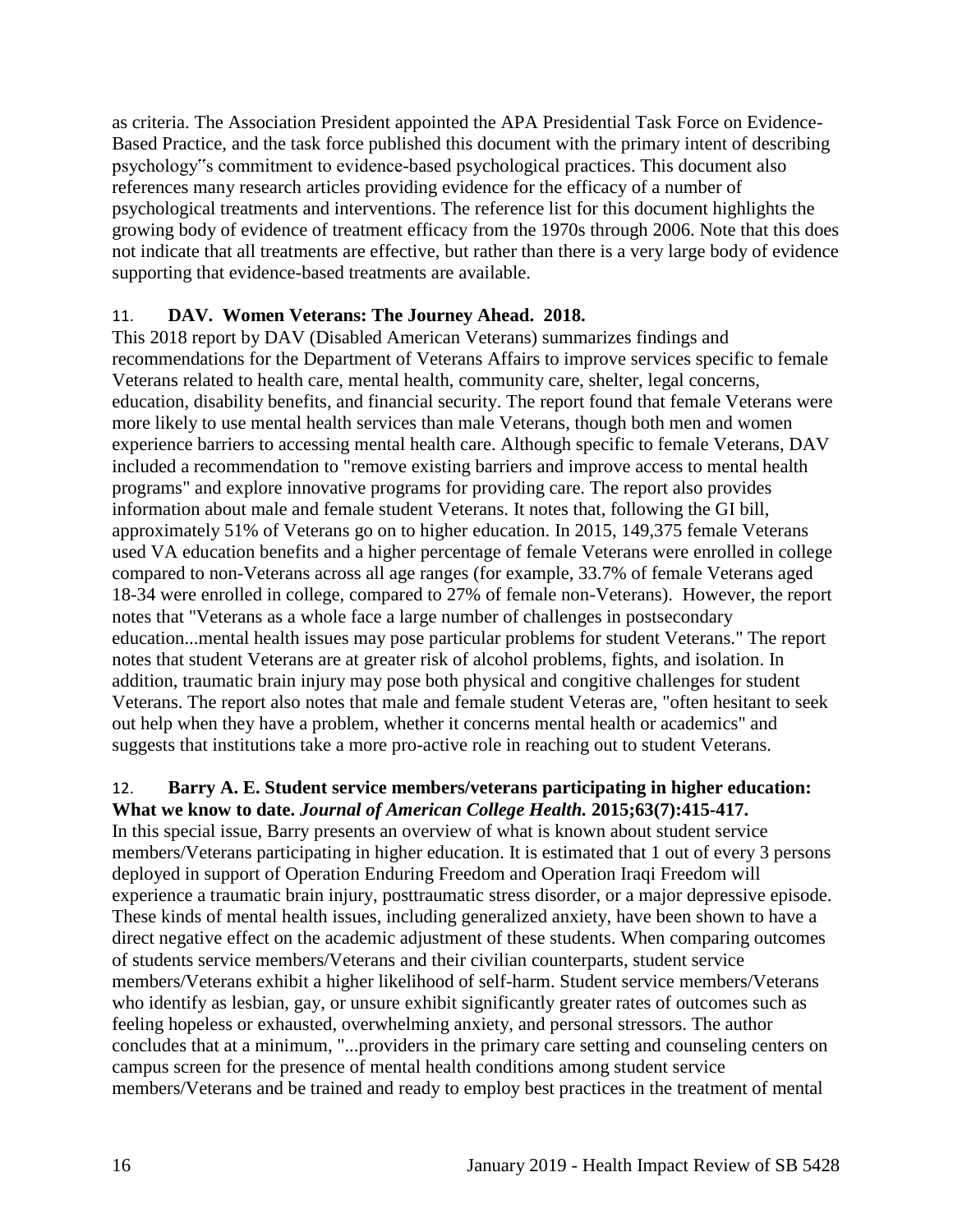health conditions, such as depression, anxiety, and posttraumatic stress, and able to refer to and coordinate with other mental health professionals in Veterans Administration primary care settings."

## <span id="page-17-1"></span>13. **Barry A.E., Whiteman S., Wadswroth S.M., et al. The alcohol use and associated mental health problems of student service members/veterans in higher education.** *Drugs: Education, Prevention and Policy.* **2012;19(5):415-425.**

Using a sample of student service members/Veterans and civilian students attending institutions of higher education in the Midwest, Barry et al. examined whether student service members/Veterans drink more frequently or in higher quantities than their non-service peers and whether the links between drinking and health-related outcomes are different for these two populations. The total study sample included 145 student service members/Veterans and 136 civilian students. The results from the analysis demonstrated that there was no difference between students in terms of their frequency of drinking in the past year or binge drinking. For student service members/Veterans, binge drinking was positively correlated with symptoms such as depression, anxiety, and posttraumatic stress disorder. This association was not see among civilian students. The authors conclude that given these results, it is important for colleges and universities to undertake deliberate and significant efforts to assess the health of students service members/Veterans on campus and provide services that will allow them to effectively transition from military life to college life.

## <span id="page-17-2"></span>14. **Barry A.E., Whiteman S.D., MacDermid Wadsworth S. Student service members/veterans in higher education: A systematic review.** *Journal of Student Affairs Research and Practice.* **2014;51(1).**

This systematic review by Barry et al. includes 13 empirical investigations that examined outcomes among student service members/Veterans in institutions of higher education. Looking at only the most relevant findings, a number of studies looked at the association between alcohol use and mental health-related outcomes and found that compared to civilian students, binge drinking among student service members/Veterans was positively associated with problem drinking, psycho-somatic symptoms, and posttraumatic stress disorder (PTSD). One study also noted that symptoms of PTSD among student service members was predicted by documented combat exposure but social support predicted fewer symptoms. Further research has examined health-risk behaviors among student service members/Veterans compared to their civilian peers and has shown that student service members/Veterans are more likely to behave in ways that are risky to their health. For example, "...when compared to civilian peers and non-Operation Enduring Freedom (OEF) and Operation Iraqi Freedom (OIF) Veterans, OEF/OIF Veterans ( $n =$ 406) were more likely to use smokeless tobacco, have been in a physical fight, ridden a motorcycle, and carried a weapon within the past year." Given these differences, the authors conclude that institutions of higher education need to be prepared to meet the unique health needs of their student service members/Veterans population and the data presented within should serve as a call to action for policy makers and practitioners alike.

## <span id="page-17-0"></span>15. **Blosnich J. R., Kopacz M. S., McCarten J., et al. Mental health and self-directed violence among student service members/veterans in postsecondary education.** *Journal of American College Health.* **2015;63(7):418-426.**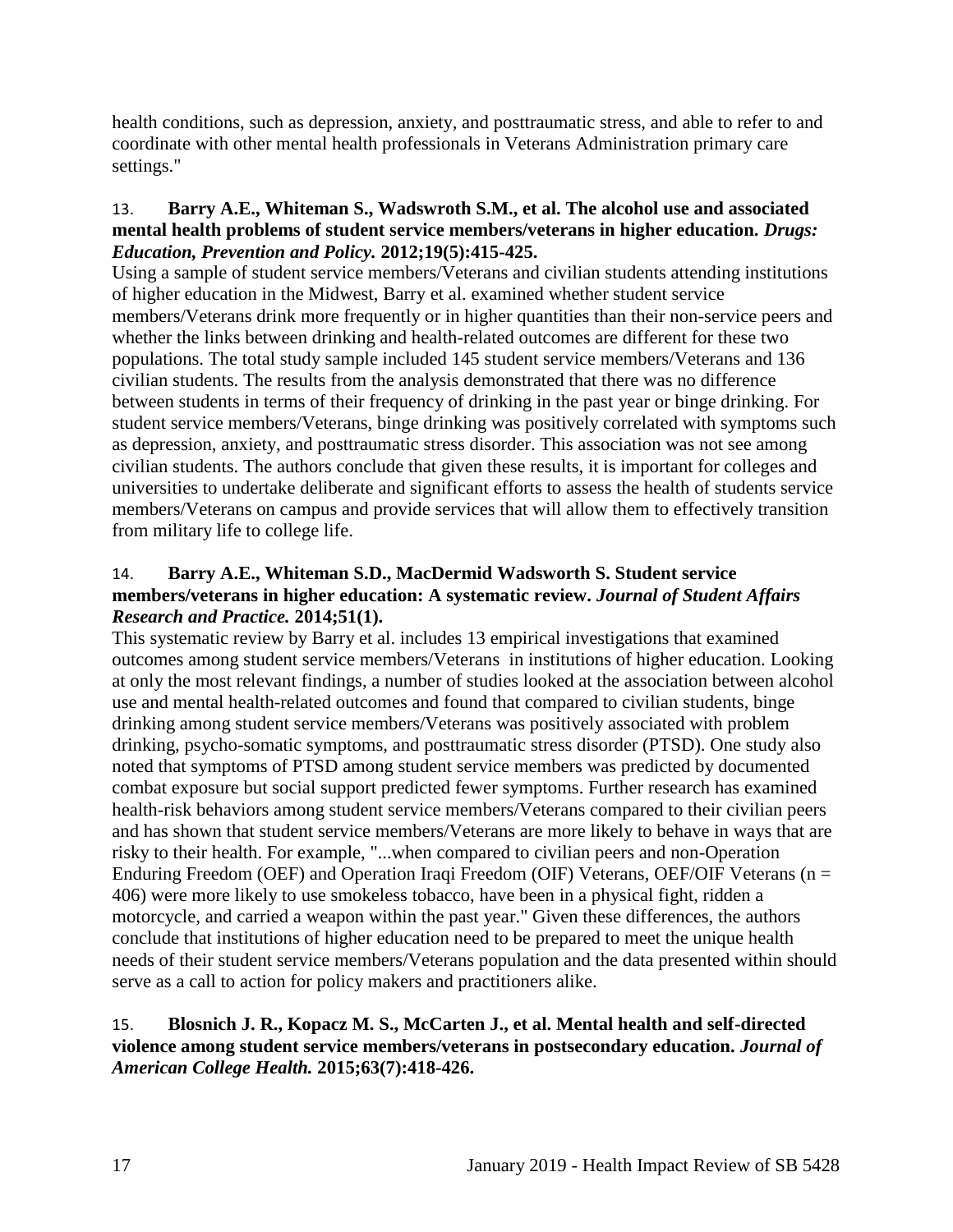This study used the Fall 2011 National College Health Assessment to examine the prevalence of psychiatric diagnoses and suicide-related outcomes among a sample of student service members/Veterans. The study sample included 27,774 respondents from 44 institutions of higher education and of these, 706 (or 2.6%) identified as service members/Veterans. Compared to their civilian counterparts, a significantly higher proportion of student service members/Veterans reported a psychiatric diagnosis (20.4% vs. 27.0%) but these two populations did not significantly differ in terms of crude prevalence of suicidal ideation, suicide attempt, or selfharm. However, after adjusting for covariates and demographic characteristics, there was no difference between student service members/Veterans and students without military service in terms of psychiatric diagnosis, suicidal ideation, or suicide attempt. There was a significantly increased odds of self-harm among student service members/Veterans compared to other students after adjusting. The authors recommend that college campuses need to focus outreach initiatives on the mental health needs of student service members/Veterans and help them to identify appropriate services.

<span id="page-18-0"></span>16. **Green S., Nurius P. S., Lester P. Spouse psychological well-being: A keystone to military family health.** *Journal Of Human Behavior In The Social Environment.* **2013;23(6).** Green et al. aimed to understand the predictors of military spouse psychosocial vulnerability in a sample of female civilian spouses. The sample population consisted of 171 families with an active duty Army and Marine Corps parent from two West Coast, U.S. military bases. Study interviewers obtained information about deployment factors, socioeconomic resources, social support, psychological health, family strain, stressors, and environment. The authors found that military spouses who were at greatest risk for psychological distress were more likely to report low levels of social support. Further, family stressors, strain, and resources were all predictive of psychological health even after controlling for deployment and socioeconomic factors. The authors also point to the pressure that is felt by overburdened spouses and the potential benefit of problem solving and goal setting in order to not only break down larger goals, but also to manage the stress that prohibits them from utilizing services.

## <span id="page-18-1"></span>17. **Kazis Lewis, Miller Donald, Clark Jack, et al. Health-related quality of life in patients served by the Department of Veterans Affairs.** *Archives of Internal Medicine.*  **1998;158:626-632.**

Kazis et al. used data from the Veterans Health Study, a 2-year prospective survey of the VA patient population receiving ambulatory care in the greater Boston, Massachussetts area, to determine an association between Veteran status and health-related quality of life (HRQoL). The authors also compared HRQoL to medical history, depression, sociodemographic information (age, educational attainment, race, marital status, and income), and military experience. A total sample of 1,667 VA ambulatory patients were selected, of which 18% were 22-49 years old, 29% were 50-64 years old, and 52% were 65-90 years old. Depression was most common in the youngest group (51%) compared to the other age groups. This was also true for chronic low-back pain and alcohol-related disorders. Seven out of the eight measures for HRQoL, with exception to physical health, were lowest (worse health) among the youngest age group; however, all age groups scored lower than their nonveteran counterparts. While education and income added relatively little power to the overall model, other demographic data such as age and income explained almost half of the variance in mental health.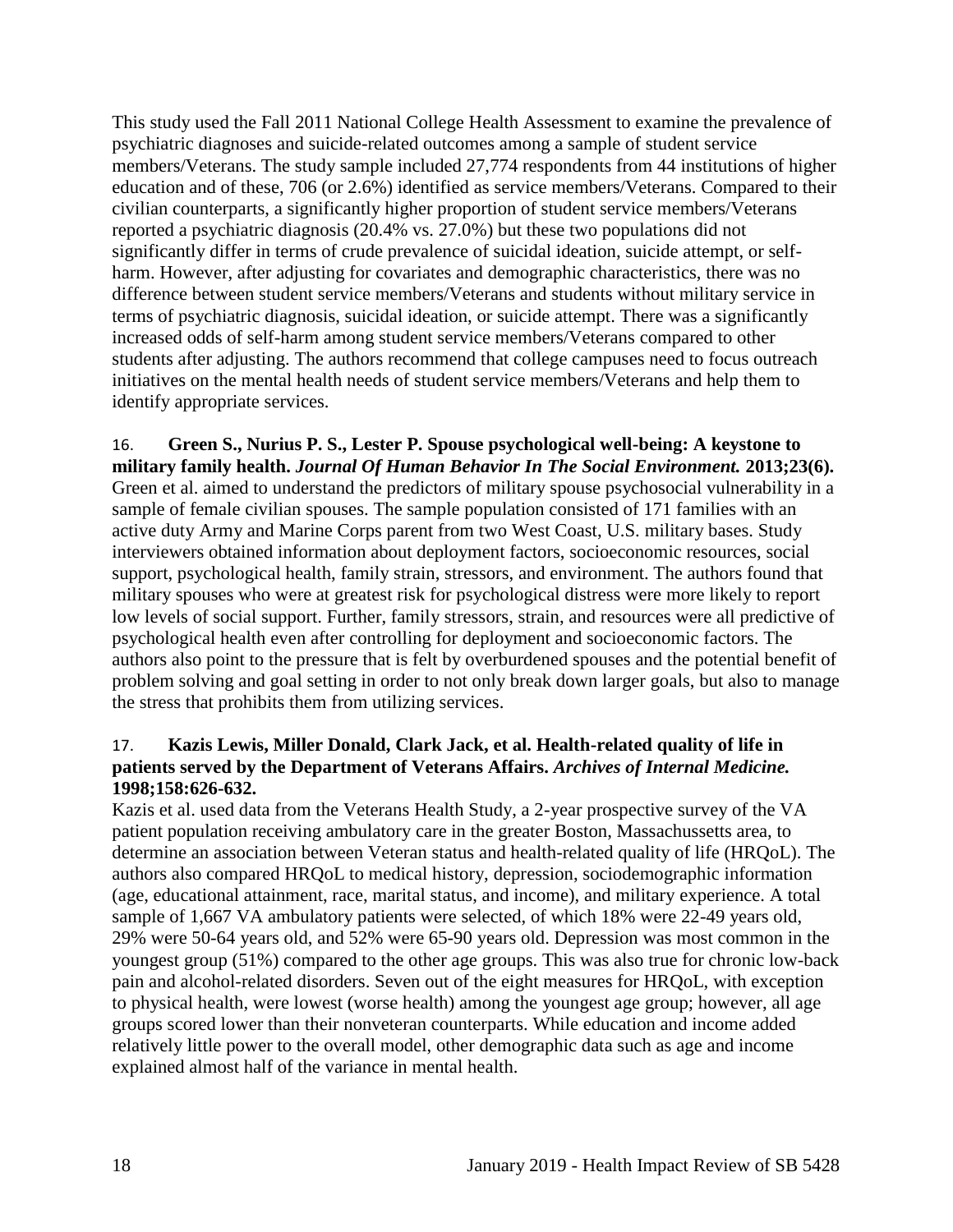### <span id="page-19-0"></span>18. **Schonfeld L., Braue L. A., Stire S., et al. Behavioral health and adjustment to college life for student service members/veterans.** *Journal of American College Health.*  **2015;63(7):428-436.**

Schonfeld et al. conducted a cross-sectional design using surveys to explore whether student service members/Veterans experience mental health problems and whether such problems may have an effect on self-reported adjustment problems to civilian life. A total of 173 student service members/Veterans from a large southwestern university responded. Demographic and military information were compared to behavioral health status data from several measurement tools including the Alcohol, Smoking and Substance Involvement Screening Test (ASSIST), the Posttraumatic Stress Disorder Checklist Civilian Version (PCL-C), the Patient Health Questionnaire-9 (PHQ-9), and the Veterans RAND 12 Item Health Survey (VR-12). The authors found while the majority of student service members/Veterans appear to be well-adjusted, there was still a significant percentage who experience mental and emotion problems, with PTSD and depression being the most prevalent. Overall, 28.3% of participants reported having a challenging time adjusting to college life after the military.

## <span id="page-19-2"></span>19. **Trautmann J., Alhusen J., Gross D. Impact of deployment on military families with young children: A systematic review.** *Nursing outlook.* **2015;63(6):656-679.**

In this systematic review, Trautmann et al. aimed to describe the impact of deployment on the mental health of military families with young children post September 11th. The authors searched for literature published between 2001 and 2014 and found 26 studies that fit within their inclusion criteria. Evidence indicates that frequent and lengthier deployments are associated with increased stress and depressive symptoms among parents, poorer general well-being, and particularly high rates of mental health problems among military spouses raising young children alone during deployments. Among children the authors found that kids who are separated from a deployed parent experience higher rates of emotional and behavioral problems. The literature also suggests that deployment is associated with increased health care utilization and child maltreatment and neglect. The authors conclude by indicating that more research is necessary to better understand the mental health needs of military families, particularly those with infants and young children, so that evidence-based interventions can be tailored to best suit their needs.

## <span id="page-19-1"></span>20. **Gynecologists American College of Obstetricians and. Health Care for Women in the Military and Women Veterans: Committee Opinion. Committee on Health Care for Underserved Women. 2012.**

In this report, the American College of Obstetricians and Gynecologists (ACOG), Committee on Health Care for Underserved Women summarizes the unique health care needs of women serving in the military and women Veterans. They also provide recommendations to provide more comprehensive care to female activity duty service members and Veterans. ACOG acknowledges that "military services, particularly deployment to war zones and combat exposure, can increase the risk of mental health problems, and Veterans (including women Veterans) have significantly elevated rates of psychiatric illness, including depression, post traumatic-streess disorder (PTSD), and substance [use] compared to their civilian counterparts." Women in the mililtary experience high prevelance of posttraumatic stress disorder, intimate partner violence, and military sexual trauma. In addition, women who are actively deployed or exposed to combat situations have higher levels of posttraumatic stress disorder, depression during pregnancy, and postpartum depression than women who have not served in the military.